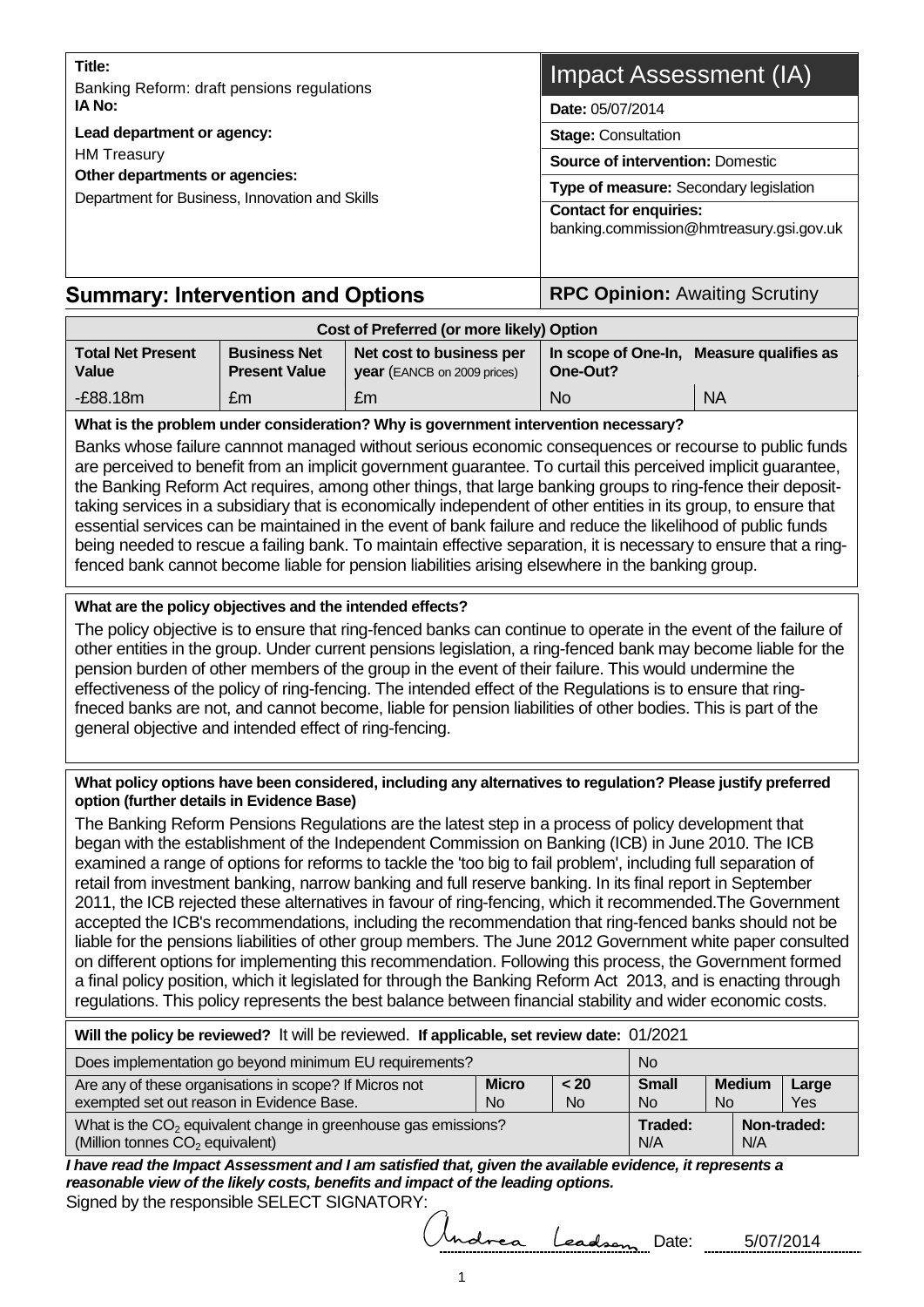# **Summary: Analysis & Evidence Policy Option 1**

**Description:** Do Nothing: the Government implements ring-fencing, but does not require the restructuring of pension liabilities.

This option is used as a baseline for assessing the costs and benefits of Option 2 (require pension restructuring). **FULL ECONOMIC ASSESSMENT**

| <b>Price Base</b><br><b>PV Base</b><br>Year<br>Year                                                                                                                                                                                                                                                                                                                                                                                                           |                                                                                                                                                                                                                                                                                                                                                                                                                                                                                                                                                                                           |  | <b>Time Period</b>                          |       | Net Benefit (Present Value (PV)) (£m)                        |                       |                                |                                         |  |
|---------------------------------------------------------------------------------------------------------------------------------------------------------------------------------------------------------------------------------------------------------------------------------------------------------------------------------------------------------------------------------------------------------------------------------------------------------------|-------------------------------------------------------------------------------------------------------------------------------------------------------------------------------------------------------------------------------------------------------------------------------------------------------------------------------------------------------------------------------------------------------------------------------------------------------------------------------------------------------------------------------------------------------------------------------------------|--|---------------------------------------------|-------|--------------------------------------------------------------|-----------------------|--------------------------------|-----------------------------------------|--|
|                                                                                                                                                                                                                                                                                                                                                                                                                                                               |                                                                                                                                                                                                                                                                                                                                                                                                                                                                                                                                                                                           |  | Years                                       |       | Low: SEE TEXT                                                | High: SEE TEXT        | <b>Best Estimate: SEE TEXT</b> |                                         |  |
| COSTS (£m)                                                                                                                                                                                                                                                                                                                                                                                                                                                    |                                                                                                                                                                                                                                                                                                                                                                                                                                                                                                                                                                                           |  | <b>Total Transition</b>                     |       |                                                              | <b>Average Annual</b> |                                | <b>Total Cost</b>                       |  |
|                                                                                                                                                                                                                                                                                                                                                                                                                                                               |                                                                                                                                                                                                                                                                                                                                                                                                                                                                                                                                                                                           |  | (Constant Price)                            | Years | (excl. Transition) (Constant Price)                          |                       |                                | (Present Value)                         |  |
| Low                                                                                                                                                                                                                                                                                                                                                                                                                                                           |                                                                                                                                                                                                                                                                                                                                                                                                                                                                                                                                                                                           |  | <b>SEE TEXT</b>                             |       |                                                              | <b>SEE TEXT</b>       |                                | <b>SEE TEXT</b>                         |  |
| High                                                                                                                                                                                                                                                                                                                                                                                                                                                          |                                                                                                                                                                                                                                                                                                                                                                                                                                                                                                                                                                                           |  | <b>SEE TEXT</b>                             |       | <b>SEE TEXT</b>                                              |                       |                                | <b>SEE TEXT</b>                         |  |
| <b>Best Estimate</b>                                                                                                                                                                                                                                                                                                                                                                                                                                          |                                                                                                                                                                                                                                                                                                                                                                                                                                                                                                                                                                                           |  | <b>SEE TEXT</b>                             |       |                                                              | <b>SEE TEXT</b>       |                                | <b>SEE TEXT</b>                         |  |
| Description and scale of key monetised costs by 'main affected groups'<br>None, as the Government implementing ring-fencing but not requiring ring-fenced banks to restructure their<br>pension liabilties will impose no additional costs beyond those of other regulations currently in train. This<br>option is used as a baseline for assessing the costs and benefits of Option 2 (require restructuring on ring-<br>fenced banks' pension liabilities). |                                                                                                                                                                                                                                                                                                                                                                                                                                                                                                                                                                                           |  |                                             |       |                                                              |                       |                                |                                         |  |
|                                                                                                                                                                                                                                                                                                                                                                                                                                                               | Other key non-monetised costs by 'main affected groups'<br>The requirement on ring-fenced banks to restructure their pension liabilities was included in the IA on the<br>ring-fencing package as a whole. This IA estimated that reducing the probability and severity of future<br>financial crises would produce an annual benefit equivalent to 0.47% of GDP, and that the net benefit of the<br>banking reform package is £114bn. Not implementing the full package of reforms would reduce this benefit.<br>Therefore doing nothing has a marginal cost, which cannot be monetised. |  |                                             |       |                                                              |                       |                                |                                         |  |
| <b>BENEFITS (£m)</b>                                                                                                                                                                                                                                                                                                                                                                                                                                          |                                                                                                                                                                                                                                                                                                                                                                                                                                                                                                                                                                                           |  | <b>Total Transition</b><br>(Constant Price) | Years | <b>Average Annual</b><br>(excl. Transition) (Constant Price) |                       |                                | <b>Total Benefit</b><br>(Present Value) |  |
| Low                                                                                                                                                                                                                                                                                                                                                                                                                                                           |                                                                                                                                                                                                                                                                                                                                                                                                                                                                                                                                                                                           |  | 0                                           |       |                                                              | 0                     |                                | 0                                       |  |
| High                                                                                                                                                                                                                                                                                                                                                                                                                                                          |                                                                                                                                                                                                                                                                                                                                                                                                                                                                                                                                                                                           |  | 0                                           |       |                                                              | 0                     |                                | 0                                       |  |
| <b>Best Estimate</b>                                                                                                                                                                                                                                                                                                                                                                                                                                          |                                                                                                                                                                                                                                                                                                                                                                                                                                                                                                                                                                                           |  | $\Omega$                                    |       |                                                              | 0                     |                                | 0                                       |  |
|                                                                                                                                                                                                                                                                                                                                                                                                                                                               | Description and scale of key monetised benefits by 'main affected groups'<br>None, as the Government not implementing ring-fencing but not requiring banks to restructure their pension<br>schemes will produce no additional benefits beyond those of other regulations currently in train. This option<br>is used as a baseline for assessing the costs and benefits of Option 2 (require restructuring of ring-fenced<br>banks' pension liabilities). However,                                                                                                                         |  |                                             |       |                                                              |                       |                                |                                         |  |
| Other key non-monetised benefits by 'main affected groups'<br>None, for the reasons given above.<br>Key assumptions/sensitivities/risks<br>Discount rate (%)                                                                                                                                                                                                                                                                                                  |                                                                                                                                                                                                                                                                                                                                                                                                                                                                                                                                                                                           |  |                                             |       |                                                              |                       |                                |                                         |  |
|                                                                                                                                                                                                                                                                                                                                                                                                                                                               | <b>BUSINESS ASSESSMENT (Option 1)</b>                                                                                                                                                                                                                                                                                                                                                                                                                                                                                                                                                     |  |                                             |       |                                                              |                       |                                |                                         |  |

# Direct impact on business (Equivalent Annual) £m: **In scope of OIOO?** Measure qualifies as **Costs:** N/A **Benefits:** N/A **Net:** N/A No NA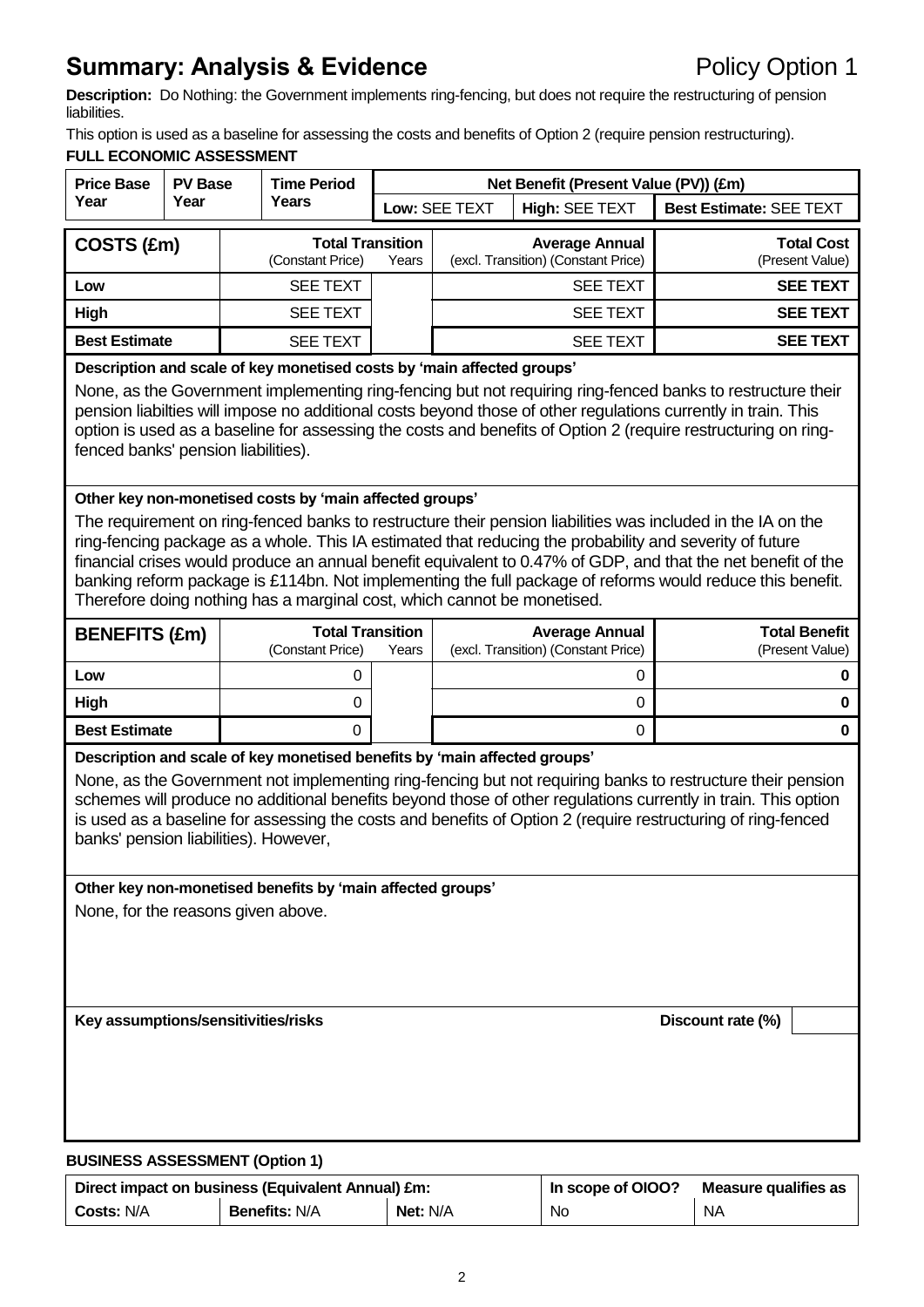# **Summary: Analysis & Evidence Policy Option 2**

**Description:** Proceed with the restructuring of ring-fenced banks' pension liabilities according to the provisions of the draft Banking Reform Pensions Regulations.

#### **FULL ECONOMIC ASSESSMENT**

| <b>Price Base</b>                                                                                                                                                                                                                                                                                                                                                                                                                                                                                                                                                                                                                                                                                                                                                                                                                                                                                                                                            | <b>PV Base</b>   |  | <b>Time Period</b>                          |             |              | Net Benefit (Present Value (PV)) (£m)                        |                                         |
|--------------------------------------------------------------------------------------------------------------------------------------------------------------------------------------------------------------------------------------------------------------------------------------------------------------------------------------------------------------------------------------------------------------------------------------------------------------------------------------------------------------------------------------------------------------------------------------------------------------------------------------------------------------------------------------------------------------------------------------------------------------------------------------------------------------------------------------------------------------------------------------------------------------------------------------------------------------|------------------|--|---------------------------------------------|-------------|--------------|--------------------------------------------------------------|-----------------------------------------|
| <b>Year 2013</b>                                                                                                                                                                                                                                                                                                                                                                                                                                                                                                                                                                                                                                                                                                                                                                                                                                                                                                                                             | <b>Year 2026</b> |  | Years 30                                    | Low: -88.18 | High: -49.48 |                                                              | Best Estimate: -88.18                   |
| COSTS (£m)                                                                                                                                                                                                                                                                                                                                                                                                                                                                                                                                                                                                                                                                                                                                                                                                                                                                                                                                                   |                  |  | <b>Total Transition</b><br>(Constant Price) | Years       |              | <b>Average Annual</b><br>(excl. Transition) (Constant Price) | <b>Total Cost</b><br>(Present Value)    |
| Low                                                                                                                                                                                                                                                                                                                                                                                                                                                                                                                                                                                                                                                                                                                                                                                                                                                                                                                                                          |                  |  | 51.3                                        |             |              | 0.0                                                          | 49.4                                    |
| <b>High</b>                                                                                                                                                                                                                                                                                                                                                                                                                                                                                                                                                                                                                                                                                                                                                                                                                                                                                                                                                  |                  |  | 51.3                                        | 11          |              | 2.1                                                          | 88.2                                    |
| <b>Best Estimate</b>                                                                                                                                                                                                                                                                                                                                                                                                                                                                                                                                                                                                                                                                                                                                                                                                                                                                                                                                         |                  |  | 51.3                                        |             |              | 2.1                                                          | 88.2                                    |
| Description and scale of key monetised costs by 'main affected groups'<br>Transitional administrative costs to large UK banks have been estimated at no greater than £50m spread<br>across all affected banks, this cost will likely be spread over several years. Direct costs to regulator: ongoing<br>costs to the PRA of no more than £2m p.a., transitional costs to the Pensions Regulator of £1.3m.                                                                                                                                                                                                                                                                                                                                                                                                                                                                                                                                                   |                  |  |                                             |             |              |                                                              |                                         |
| Other key non-monetised costs by 'main affected groups'<br>Any costs to large UK banks due to changes in the their schemes 'employer covenant' due to the<br>restructuring required by these regulations, as opposed to the corporate restructuring required under ring-<br>fencing. The costs to UK banks of any section 75 payments required as a result of restructuring a multi-<br>employer pension scheme, this will depend largely on how trustees and banks chose to allocate assets and<br>liabilities to new schemes or sections of schemes when carrying out this restructuring.                                                                                                                                                                                                                                                                                                                                                                  |                  |  |                                             |             |              |                                                              |                                         |
| <b>BENEFITS (£m)</b>                                                                                                                                                                                                                                                                                                                                                                                                                                                                                                                                                                                                                                                                                                                                                                                                                                                                                                                                         |                  |  | <b>Total Transition</b><br>(Constant Price) | Years       |              | <b>Average Annual</b><br>(excl. Transition) (Constant Price) | <b>Total Benefit</b><br>(Present Value) |
| Low                                                                                                                                                                                                                                                                                                                                                                                                                                                                                                                                                                                                                                                                                                                                                                                                                                                                                                                                                          |                  |  | <b>SEE TEXT</b>                             |             |              | <b>SEE TEXT</b>                                              | <b>SEE TEXT</b>                         |
| High                                                                                                                                                                                                                                                                                                                                                                                                                                                                                                                                                                                                                                                                                                                                                                                                                                                                                                                                                         |                  |  | <b>SEE TEXT</b>                             |             |              | <b>SEE TEXT</b>                                              | <b>SEE TEXT</b>                         |
| <b>Best Estimate</b>                                                                                                                                                                                                                                                                                                                                                                                                                                                                                                                                                                                                                                                                                                                                                                                                                                                                                                                                         |                  |  | <b>SEE TEXT</b>                             |             |              | <b>SEE TEXT</b>                                              | <b>SEE TEXT</b>                         |
| Description and scale of key monetised benefits by 'main affected groups'<br>The marginal benefit of the Banking Reform Pensions Regulations in particular cannot be monetised. (See<br>non-monetised benefits below)                                                                                                                                                                                                                                                                                                                                                                                                                                                                                                                                                                                                                                                                                                                                        |                  |  |                                             |             |              |                                                              |                                         |
| Other key non-monetised benefits by 'main affected groups'<br>Greater financial stability as a result of ring-fencing will benefit the UK economy as a whole. It is not possible<br>to separate out the financial stability benefits of this particular aspect of ring-fencing from the benefits of ring-<br>fencing as a whole. The previous IA estimated that reducing the probability of future crises by 10% and<br>severity of future crises by 15% would produce an annual benefit equivalent to 0.47% of GDP, and that the<br>net benefit of the banking reform package is £114bn.<br>Key assumptions/sensitivities/risks<br>Discount rate (%)<br>3.5%<br>Costs: How far banks pass through increased private costs from ring-fencing to customers (rather than<br>internalising private costs), and the subsequent impact on GDP.<br>Benefits: The reduction in the future probability and severity of financial crises as a result of ring-fencing. |                  |  |                                             |             |              |                                                              |                                         |

#### **BUSINESS ASSESSMENT (Option 2)**

|                   | Direct impact on business (Equivalent Annual) £m: | In scope of OIOO? | Measure qualifies as |           |
|-------------------|---------------------------------------------------|-------------------|----------------------|-----------|
| <b>Costs: N/A</b> | <b>Benefits: N/A</b>                              | Net: N/A          | No.                  | <b>NA</b> |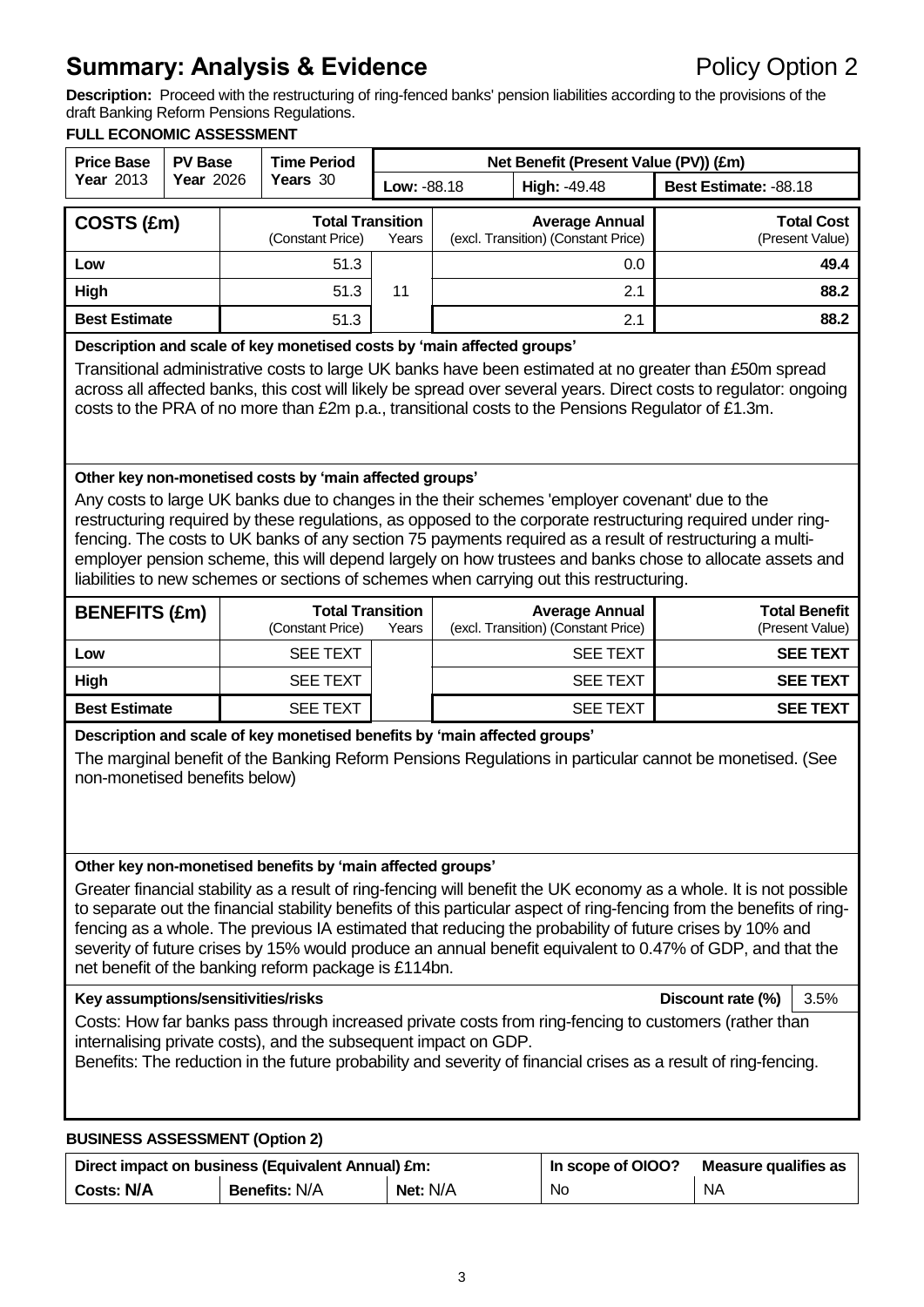# Evidence Base

# **Introduction**

1. The ring-fencing of retail from wholesale/investment banking is central to the Government's structural reforms to UK banks. Ring-fencing was a key recommendation of the Independent Commission on Banking (ICB), established in June 2010 and chaired by Sir John Vickers. Ring-fencing will insulate retail banking services (whose continuous provision is essential to financial stability and to the wider economy) from shocks originating elsewhere in the global financial system. It will also make ring-fenced retail banks simpler and easier for the authorities to resolve should they or their wider corporate groups fail. Ring-fencing will thus reduce the likelihood of the Government being obliged to support a failing bank using public funds, and hence will curtail the perceived implicit government guarantee to systemic banks.

2. The ICB recommended ring-fencing after 18 months of deliberation, during which it considered a range of alternative structural reforms including full separation of retail from investment banking, narrow banking and full reserve banking. The ICB rejected these alternatives in favour of ring-fencing. Ring-fencing was also endorsed by the Parliamentary Commission on Banking Standards (PCBS), established in the summer of 2012.

3. The Government has accepted the ICB's recommendation, and is proceeding with ringfencing. A key principle of ring-fencing is that the ring-fenced bank must economically independent of other entities in its banking group, to the extent that they failure of another group member cannot threaten the viability of an otherwise healthy ring-fenced bank. In order to ensure this economic independence, the Government must require ring-fenced banks to ensure that they are not, and cannot become, liable for the pension liabilities relating to other members of its group, or outside companies. Under current pensions legislation, as well as under some non-statutory arrangements, a ring-fenced bank could become liable for pensions of other entities in the event of their failure. The Banking Reform Act gives the Treasury the power to make regulations requiring UK banks enact this required restructuring of pension schemes by 2026.

4. The requirement for ring-fenced banks to restructure their pension liabilities is set in secondary legislation: the Banking Reform Pensions Regulations. This IA sets out the cost and benefits of restructuring of pensions schemes in line with these draft Pensions Regulations, against the baseline of proceeding with ring-fencing without taking any steps to address ringfenced banks' pension liabilities.

# **Description of options considered**

# **Scope of this Impact Assessment**

5. The Banking Reform Pensions Regulations are only one element of the larger ringfencing package. Much of the legislation underpinning ring-fencing as already been made: the general principles of ring-fencing were established by the Financial Services (Banking Reform) Act 2013, and the detailed calibration of the ring-fence is set through the Financial Services and Markets Act 2000 (Ring-fenced Bodies and Core Activities) Order 2014 and the Financial Services and Markets Act 2000 (Excluded Activities and Prohibitions) Order 2014.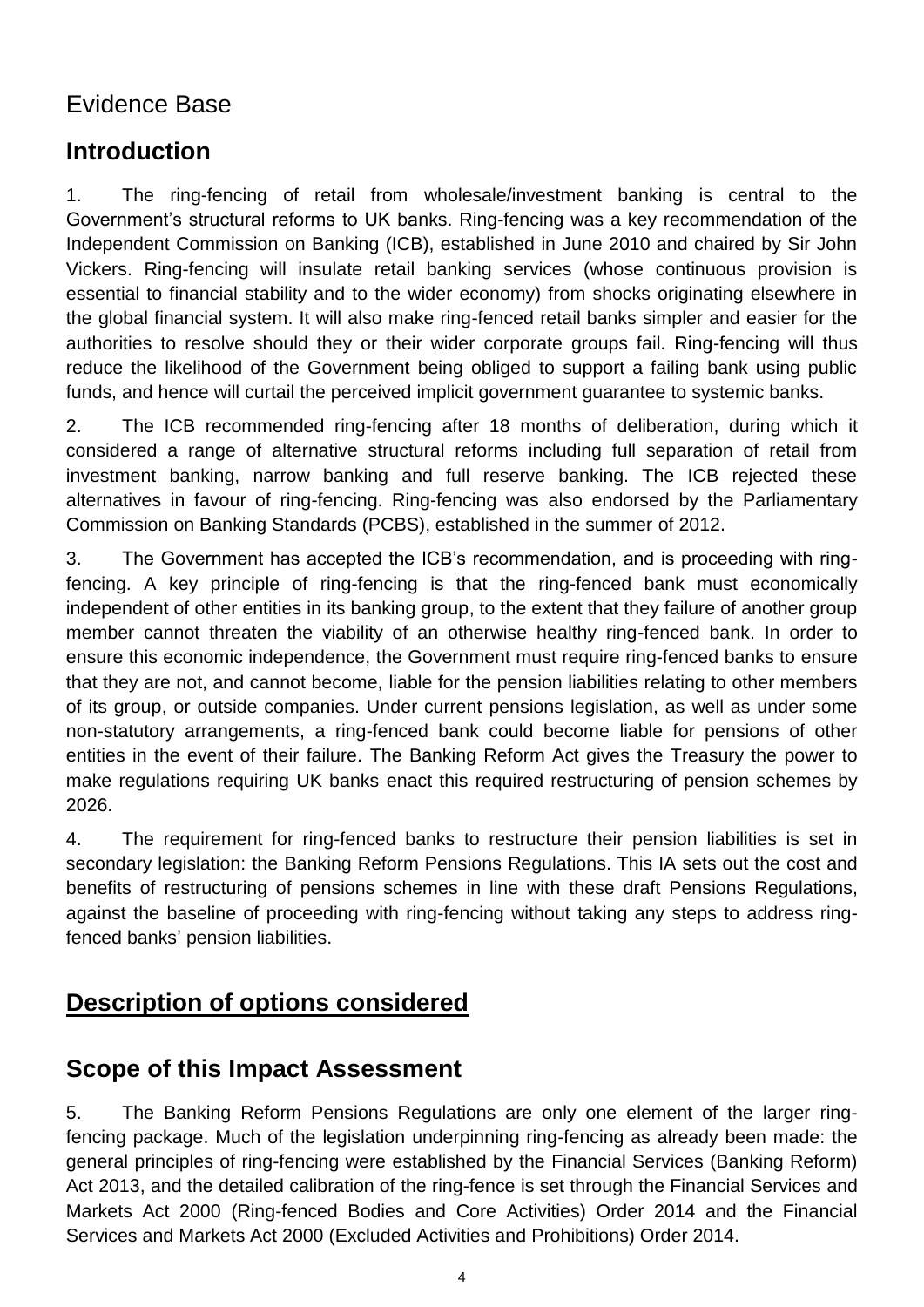6. Previous ring-fencing IAs compared the options of 'implement ring-fencing' and 'do nothing'. This IA discusses the marginal cost of implementing the Pensions Regulations in addition to other ring-fencing measures, where the benefits are that the ring-fence is robust.

# **Option 1: Do nothing (the Government implements ring-fencing, but does not require the restructuring of pension liabilities)**

7. Requiring large UK banks to restructure their pension liabilities is a necessary element of a wider ring-fencing package. In order to isolate the incremental impact of addressing ringfenced banks pension liabilities in addition to wider ring-fencing measures, the Government has constructed a baseline 'do nothing' option, in which ring-fencing is implemented according to existing primary and subordinate legislation, but these Pensions Regulations are not made. This theoretical scenario will serve as a baseline for estimating the incremental costs and benefits of the Banking Reform Pensions Regulations. For the purposes of this IA, the baseline is considered to have no costs and benefits, other than the cost of the likely reduction in the total benefits of ring-fencing if the Government does not complete the reforms, including taking steps to address ring-fenced banks potential liabilities to the pension liabilities of other organisations.

8. An IA on the Banking Reform Act, including the ring-fencing primary and secondary ringfencing legislation, can be found on the Government's gov.uk website. The requirement on ringfenced banks to restructure their pensions liabilities was included in this IA: https://www.gov.uk/government/uploads/system/uploads/attachment\_data/file/223566/PU1488\_ Banking reform consultation - online-1.pdf. A further IA on the secondary legislation alone, using refreshed data, but without the costs and benefits of the requirements in these Regulations, is appended.

# **Option 2: Proceed with the restructuring of ring-fenced banks' pension liabilities according to the provisions in the draft Banking Reform Pensions Regulations.**

9. Government policy is to proceed with ring-fencing. Much of the legislation underpinning ring-fencing as already been made. This IA covers the impact of the draft Banking Reform Pensions Regulations, which the Government is now consulting on.

10. These Regulations implement the ICB recommendation that ring-fenced banks should be economically independent of the rest of their corporate group, and should not be liable for funding any deficit in any group-wide pension schemes, by requiring ring-fenced banks to ensure that they not be liable, cannot become liable, for the pensions liabilities of entities which are not group ring-fenced banks (or wholly owned subsidiaries of group ring-fenced banks).

# **Costs of Option 2: Proceed with the restructuring of ring-fenced banks' pension liabilities according to the provisions in the draft Banking Reform Pensions Regulations.**

# *Restructuring of bank pension schemes*

11. These draft Banking Reform Pensions Regulations require ring-fenced banks to carry out the necessary restructuring such that they not, and cannot become, liable for the pension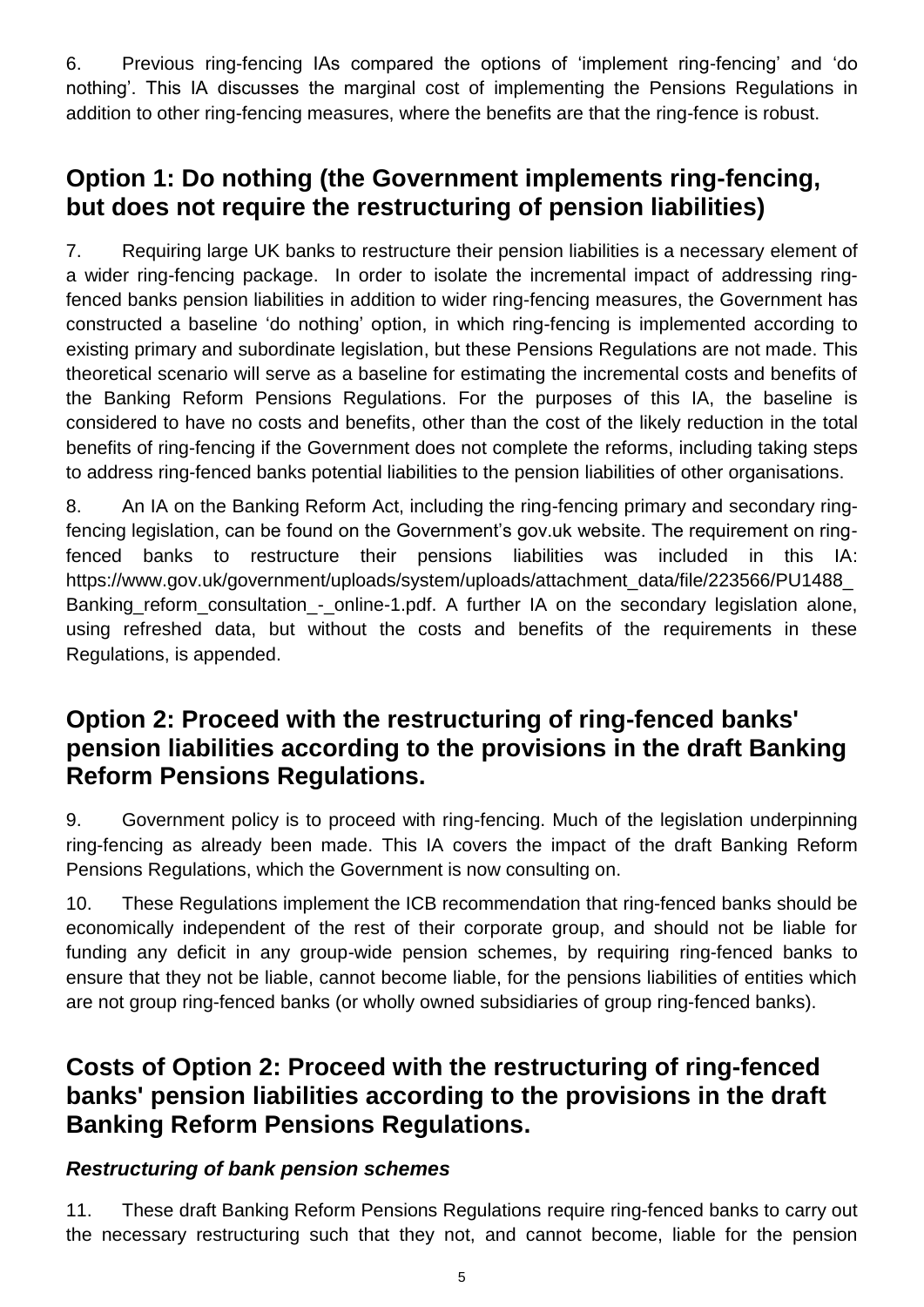liabilities of other group members (except other group ring-fenced banks, or wholly owned subsidiaries of group ring-fenced banks) or of outside companies. Liability to other pension schemes could either be a statutory liability, or a non-statutory liability, e.g. contractual guarantees issued by the ring-fenced bank to other group members' pension schemes.

12. It is important to note that the large UK banks affected are currently running deficits both on a "buyout" basis<sup>1</sup> and an ongoing funding "technical provisions" basis<sup>2</sup> which pre-date and are independent of the Government's ring-fencing proposals.

13. The costs to the large UK banks of meeting these existing deficits is not within the scope of this IA, which focuses solely on the impact of having to restructure existing pensions liabilities for the purposes of ring-fencing.

### *Options for restructuring of pension schemes*

14. The Government intends to give banks and their trustees a large degree of flexibility over how they undertake the restructuring required to ensure that ring-fenced banks are not liable, and cannot become liable, for the pension liabilities of group members or of outside companies.

15. The Regulations will not prescribe the way banks and their trustees go about restructuring their pension schemes, instead, they will prescribe the outcome which is to be reached.

16. The two options the Government considers most likely to be undertaken by the banks to achieve the necessary restructuring of any multi-employer pension schemes that a ring-fenced bank has statutory liabilities to are:

- "Splitting" a scheme under this scenario, a second pension scheme is established with one or more employers having assets and liabilities transferred to it from the existing scheme in a way that extinguishes their liability to the existing scheme. This would remove the potential for liabilities of the non-ring-fenced bank to fall on the ring-fenced bank and vice versa.
- "Segregation" of a scheme this is where a pension scheme is divided into two or more separate sections that cannot be used to cross-subsidise each other. Each employer will have liability only to a particular section of the scheme that has clearly identifiable assets and liabilities.

17. The Government will not prescribe the proportion of the assets and liabilities that mush stay in the ring-fenced bank's scheme, or section of a scheme. This will be left entirely at the discretion of the banks and their trustees, including the option to agree a '0:100 split' of the scheme.

18. The Government expects the banks and their trustees to determine the optimal solution for their respective schemes and to ensure that their pension scheme is restructured in a way that ensures the ring-fenced bank's economic independence. Given this flexibility, the details of the final form of how each scheme will be restructured cannot be predicted by the Government, (other than that it will have to meet the requirements detailed in the Regulations).

19. In addition, the Regulations require ring-fenced banks to ensure that they have no nonstatutory liabilities, such a contractual guarantee or bond, to the pension schemes of other organisations. This requirement is included largely as a safeguard, to prevent banks from banks

l

 $<sup>1</sup>$  The amount required to buyout a pension scheme's liabilities with an insurer</sup>

<sup>&</sup>lt;sup>2</sup> The amount required to ensure that the scheme will be able to pay its liabilities over the longer term assuming returns on scheme assets.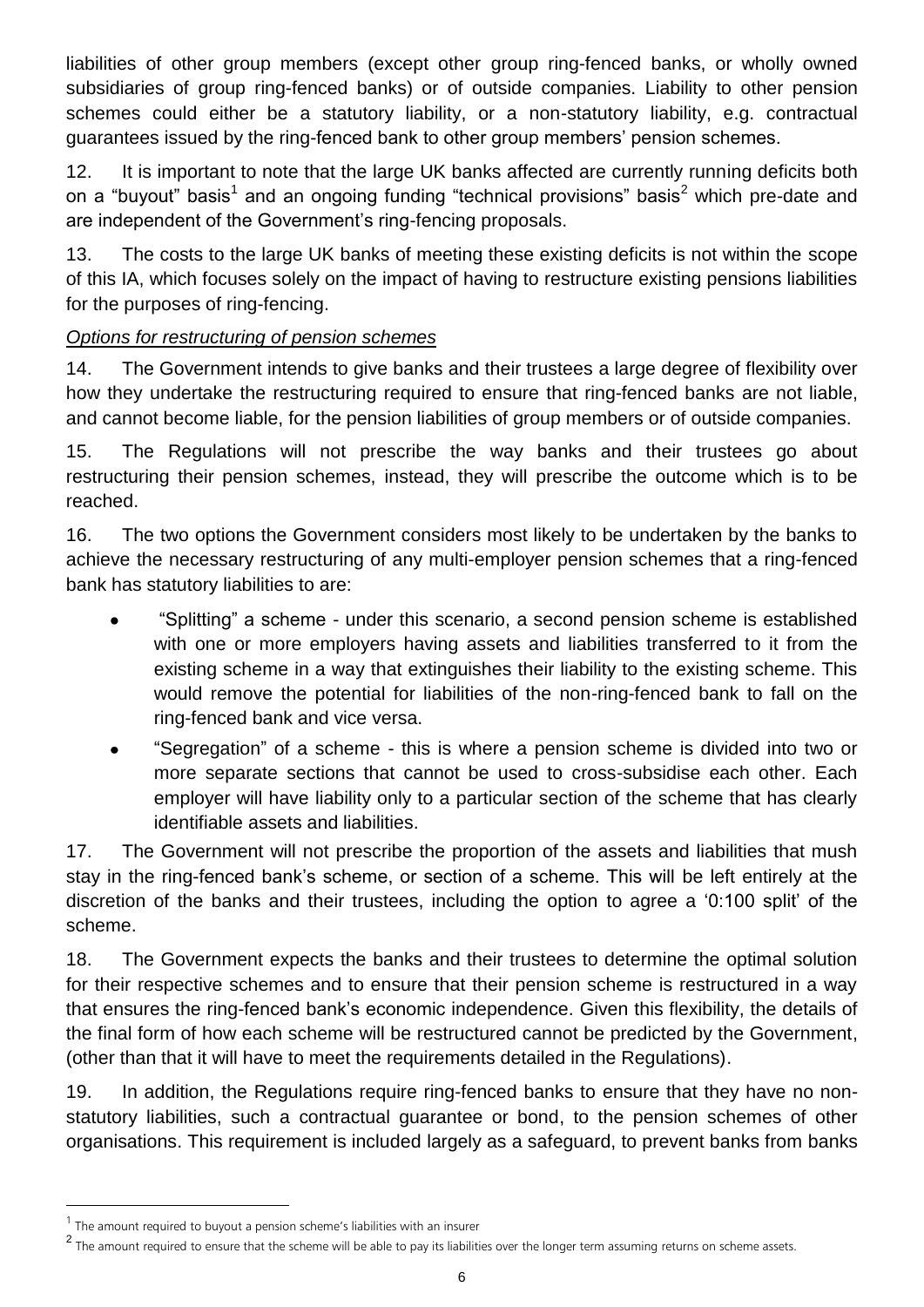from setting up non-statutory arrangements which give rise to similar risks to statutory liabilities to multi-employer pension schemes.

### *Cost of separation*

20. The Government believes there will be three principal costs of removing a ring-fenced bank's liability for the pension liabilities of other entities in its banking group:

- **Ongoing impact on pension scheme covenant** the "employer covenant" is a term used to describe an employer's legal obligation to a pension scheme (or a section of a pension scheme) and its ability to fund the pension scheme now and in the future. The employer covenant is assessed by each scheme's trustees. The stronger the employer covenant, the more optimistic the trustees may be about the assumptions they make for future investment income from the assets of the scheme. A stronger covenant may therefore result in lower payments being demanded by the trustees, and a smaller proportion of the scheme deficit to be funded by the employer, but does not reduce the overall size of the deficit.
- It is anticipated that employer covenants for each of ring-fenced and non-ring-fenced bank are likely to weaken after the corporate restructuring to separate the ring-fenced and the non-ring-fenced bank as each scheme, or section of a scheme, is now backed by fewer employers. To some extent these effects are likely to be offset by the improved resilience of the banks following implementation of the Banking Reform measures. For example, ring-fenced banks will be better capitalised and insulated against global market shocks: this should reduce the probability of their becoming insolvent, which (all else equal) would increase the strength of the employer covenant. The corporate restructuring required under ring-fencing, and any wider Banking Reform measures are not in scope of this IA.
- How far the covenant is affected by these Regulations in particular will depend on the  $\bullet$ exact details of how each scheme is restructured, which cannot be predicted in advance. In addition, the extent to which a weakening of the covenant will lead to higher costs to banks is dependent upon the negotiation between banks and their trustees, which is uncertain. Given this uncertainty, it is not possible for the Government to model these costs and so they have not been monetised in this IA.
- **Initial separation cost** an employer withdrawing from a pension scheme, or a section of a scheme, may be required to pay into the scheme compensation for giving up its previous liabilities to the scheme – known as the section 75 (s. 75) debt.<sup>3</sup> This payment reflects the fact that the employer will no longer be making payments into the scheme in the future.
- But if the departing employer takes with it some or all of its previous liabilities (into a new scheme or section), its s. 75 debt may be reduced by a 'relevant transfer deduction'. If the departing employer took its full share of the existing scheme's liabilities, the s. 75 payment is likely to be nominal. However, the exact level of the s. 75 payment would depend on details of how each pension scheme was restructured, and the resulting negotiation between banks and their trustees on the value of any payment required. Given the uncertainties involved, it is not possible for the Government to quantify the initial separation cost, so this cost has not been monetised in this IA.

l

<sup>&</sup>lt;sup>3</sup>http://www.thepensionsregulator.gov.uk/guidance/multi-employer-schemes-and-employer-departures.aspx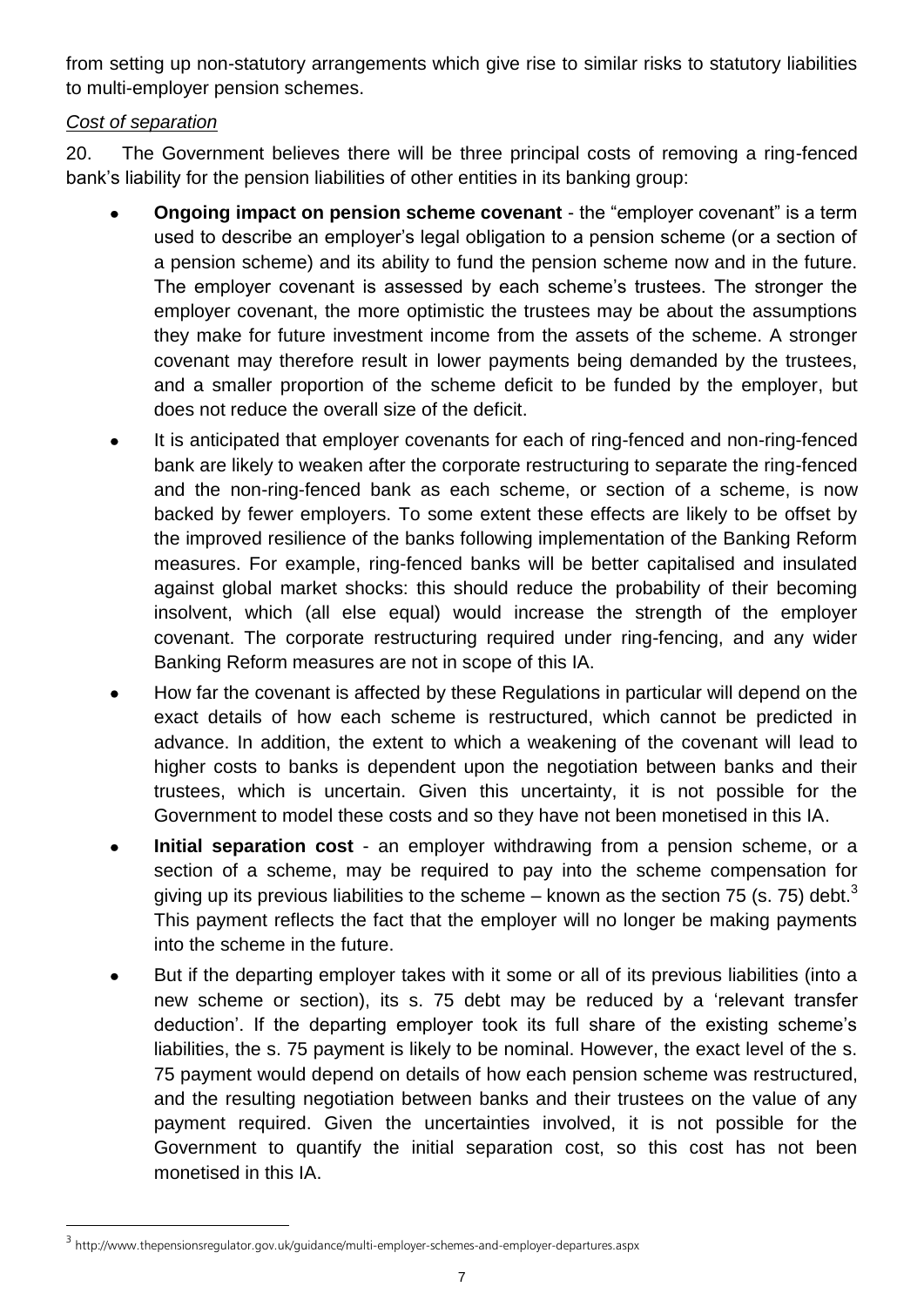**Administrative cost** - there will be one-off costs associated with the segregating or splitting of the liabilities to the pension scheme, including costs such as legal, actuarial and administration fees. Estimates provided by the large UK banks and the trustees of their pension schemes suggest this impact would be no greater than £50m across all the affected banks in relation to the ring-fencing of the pension liabilities. In order to give banks more time to ensure appropriate arrangements for the separation of pension schemes, the obligation to have the pension arrangements required by these Regulations in place will not come into force until 1<sup>st</sup> January 2026 at the earliest, so this cost will likely be spread over several years.

# *Other costs*

### *Expected finance and resource impact on the regulators*

21. Enforcing and policing the ring fence will incur costs to the PRA. The FSA estimated that the upfront cost to the regulator of implementing the ICB's recommendations (including ringfencing) was no more than £20m, with subsequent ongoing costs of around £2m per annum. The upfront costs will be due to implementing other aspects of the ICB's recommendations, such as the making of ring-fencing rules, which are not in scope of this IA. This IA estimates an ongoing cost to the PRA of around £2m per annum; though it is likely the cost of enforcing just these Pensions Regulations will be lower.

22. Enforcing the Banking Reform Pensions Regulations will also incur costs to the Pensions Regulator (tPR), as they will have to process the applications for clearance associated with any restructuring undertaken to comply with these Regulations and with ring-fencing as a whole. TPR have estimated that, assuming the 6 banks currently in scope of ring-fencing each apply once for clearance of 1) ring-fencing retail deposits and 2) restructuring their pension schemes and this takes 15 months to complete, the overall additional resource cost to TPR would be in the region of £1.3m

# **Benefits of Option 2: Proceed with requiring ring-fenced banks to restructure their pension liabilities**

23. Requiring ring-fenced banks to ensure that they are not, and cannot become, liable for the pension liabilities of other bodies is just one element of a wider package of measures that will ensure that ring-fenced banks are sufficiently separate from the rest of their corporate group. This separation is fundamental to the effectiveness of ring-fencing in making ring-fenced banks more resilient, and more resolvable. However, it is not possible to separate out the benefits of this particular aspect of ring-fencing from the benefits to financial stability of ringfencing as whole.

24. The IA on ring-fencing as a whole estimated the annual economic benefit of greater financial stability to be 0.47% of GDP (equivalent to £7.5bn in 2013 terms), and the net benefit (PV) of ring-fencing as a whole to be £114.3 billion. The requirement for ring-fenced banks to restructure their pension liabilities was included in this IA. The Banking Reform Pensions Regulations therefore protect this benefit by ensuring that the ring-fence is robust.

Full details of how these benefits were assessed can be found in the IA on the Banking Reform Act and subordinate ring-fencing legislation: https://www.gov.uk/government/uploads/system/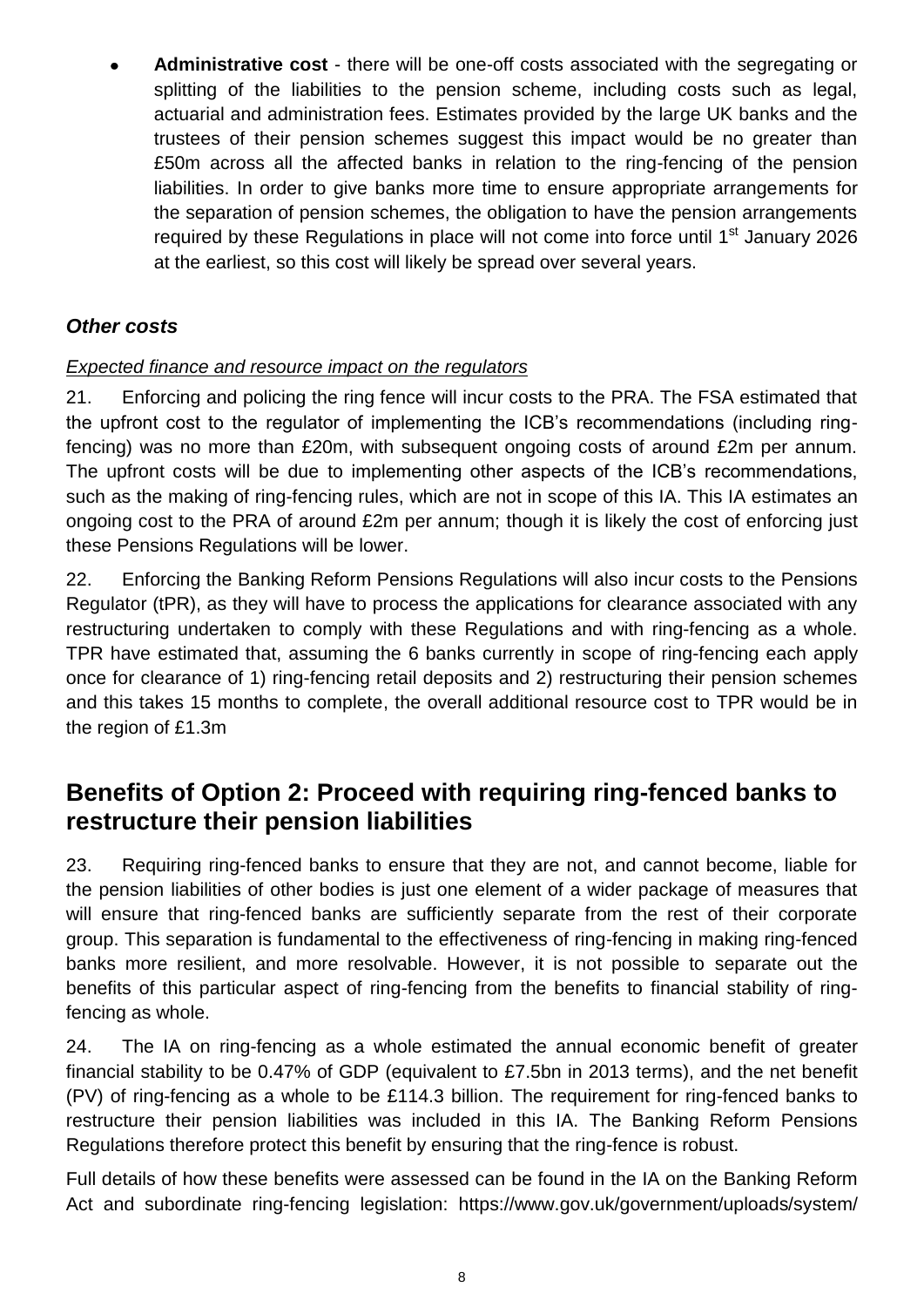uploads/attachment\_data/file/223566/PU1488\_Banking\_reform\_consultation -\_online-1.pdf, and in the updated IA on the secondary legislation, which is appended.

# **Conclusion on costs and benefits**

25. Ring-fencing will increase the resilience and resolvability of UK banks, and will thus reduce both the likelihood and the severity of future financial crises. Implementing the restructuring of bank pension schemes will protect the benefits of ring-fencing. As these benefits cannot be monetised, this IA gives a net present value of -£88.18. However, viewing this against the benefits of ring-fencing as a whole to financial stability, and given that financial crises are known to be very costly and that only relatively modest improvements in UK financial stability are needed in order to yield very substantial economic benefits, **the Government concludes that the benefits of proceeding with ring-fencing by implementing the Banking Reform Pensions Regulations outweigh the costs**. The Government is therefore proceeding with implementing ring-fencing, by consulting on these Banking Reform Pensions Regulations.

# Rationale for the level of analysis in this Impact Assessment

# **Proportionality**

26. The draft Banking Reform Pensions Regulations are one part of a wider package of legislation implementing ring-fencing.

27. Ring-fencing is the product of extensive policy development and consultation by both the ICB and the Government over a period of more than 2 years. During this period, a wide range of alternative approaches have been considered, including alternative models for structural reform of banks (e.g. full separation of retail and investment banking, full reserve banking and narrow banking considered by the ICB) and different options for the calibration of the ring-fence and depositor preference (e.g. alternative calibrations considered for the Government's Banking Reform White Paper).

28. The general principles of ring-fencing were established by the Financial Services (Banking Reform) Act 2013 ("the Banking Reform Act"). The IA on the ring-fencing measures in the Banking Reform Bill can be found here: https://www.gov.uk/government/uploads/system/uploads/attachment\_data/file/228995/8545.pdf

29. The Government has made two Orders under the Banking Reform Act, which set the detailed calibration of the ring-fence: the Financial Services and Markets Act 2000 (Ring-fenced Bodies and Core Activities) Order 2014; and the Financial Services and Markets Act 2000 (Excluded Activities and Prohibitions) Order 2014. An IA on these two draft Orders, plus the ring-fencing measures in the Banking Reform Act, can be found here: https://www.gov.uk/government/uploads/system/uploads/attachment\_data/file/223566/PU1488\_ Banking\_reform\_consultation -\_online-1.pdf

30. The impact of the existing ring-fencing legislation has been assessed in these previous IAs. This IA focuses exclusively on the impact of the draft Banking Reform Pensions Regulations, which have been compared to a 'Do Nothing' alternative of continuing with ringfencing according to the legislation already in place, without making these Pensions Regulations.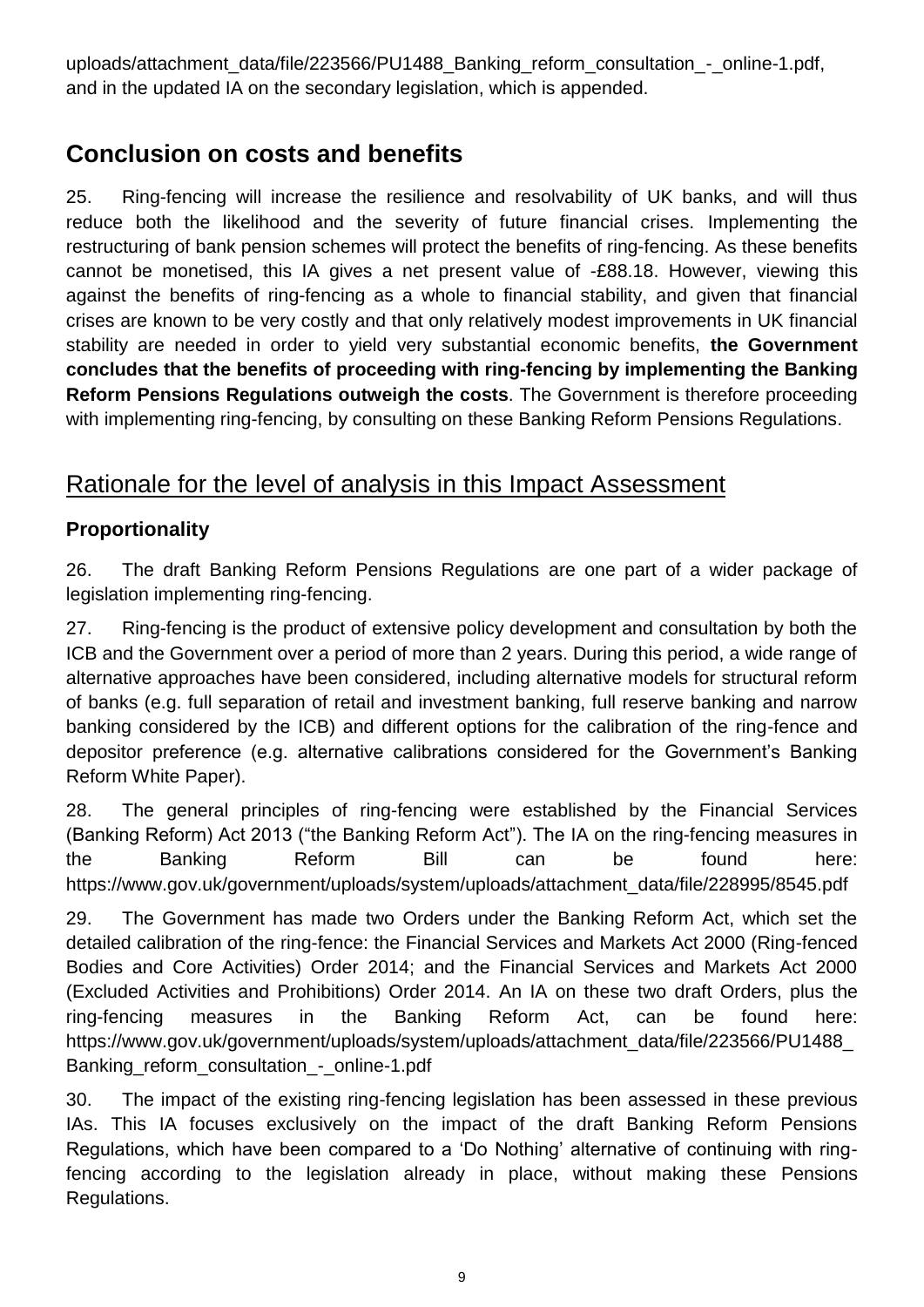### Wider impacts

31. There are a number of wider impacts that have been considered. These are detailed below.

### **Distribution of the impact in the market**

32. The cost to each bank in the industry as a result of these Pension Regulations will be different, as the profile of their pension schemes, and their plans for ring-fencing as a whole, are different. The Government is allowing banks and their trustees as much flexibility as possible in how their restructure their pension liabilities to meet the requirements of ring-fencing, which gives them scope to find an optimal solution.

### **Equality impact**

33. The Government has considered its obligations under the Equalities Act 2010. The Government does not believe these measures will impact upon discrimination, equality of opportunity or good relations towards people who share relevant protected characteristics under that act.

34. The Government considers that the proposals are compatible with the Convention rights protected under the Human Rights Act 1998.

# Summary and implementation plan

### **Chosen policy option**

35. The Government therefore proposes to Proceed with the the restructuring of ring-fenced banks' pensions liabilities according to the provisions of the draft Banking Reform Pensions Regulations. (Option 2). The Government believes that implementing these measures will deliver net benefits relative to the baseline (Option 1).

### **Implementation plan**

36. The Government has already made the majority of legislation required to implement ringfencing. The Government is now consulting on the draft Banking Reform Pensions Regulations, which require ring-fenced banks to restructure their pension liabilities. The deadline for banks to comply with ring-fencing is 2019, and the deadline for banks to have made the required changes to their pension liabilities is 2026.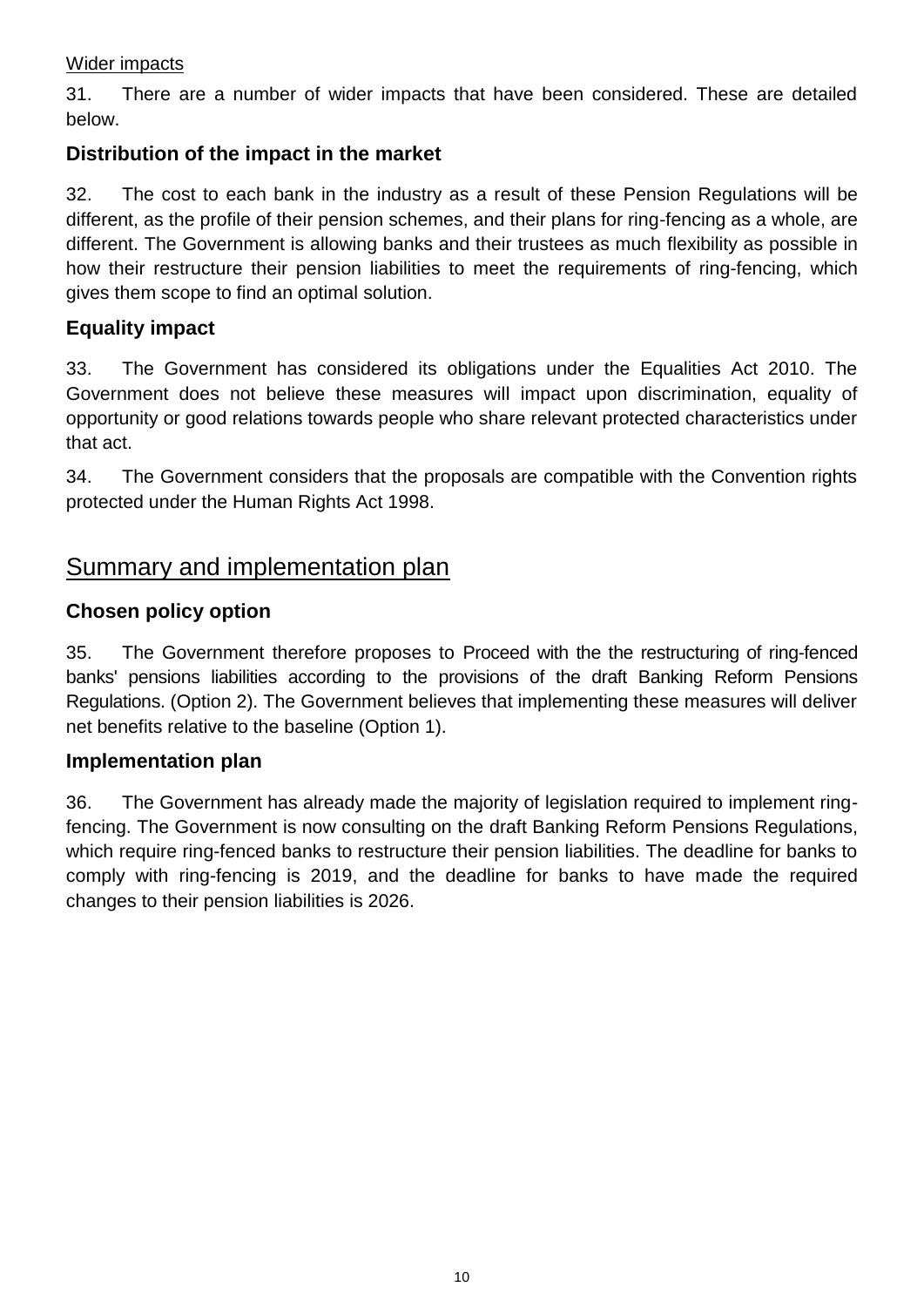# Appendix: June 2014 Impact Assessment on ring-fencing secondary legislation

| Title:<br>Banking Reform: Ring-fencing secondary legislation                     | <b>Impact Assessment (IA)</b>                                             |  |  |  |
|----------------------------------------------------------------------------------|---------------------------------------------------------------------------|--|--|--|
| IA No:<br>Lead department or agency:                                             | <b>Date: 05/06/2014</b>                                                   |  |  |  |
|                                                                                  | <b>Stage: Final</b>                                                       |  |  |  |
| <b>HM Treasury</b>                                                               | <b>Source of intervention: Domestic</b>                                   |  |  |  |
| Other departments or agencies:<br>Department for Business, Innovation and Skills | Type of measure: Secondary legislation                                    |  |  |  |
|                                                                                  | <b>Contact for enquiries:</b><br>banking.commission@hmtreasury.gsi.gov.uk |  |  |  |
| <b>Summary: Intervention and Options</b>                                         | <b>RPC Opinion: GREEN</b>                                                 |  |  |  |

| Cost of Preferred (or more likely) Option |                                             |                                                                |                                                      |           |  |  |  |
|-------------------------------------------|---------------------------------------------|----------------------------------------------------------------|------------------------------------------------------|-----------|--|--|--|
| <b>Total Net Present</b><br>Value         | <b>Business Net</b><br><b>Present Value</b> | Net cost to business per<br><b>year</b> (EANCB on 2009 prices) | In scope of One-In, Measure qualifies as<br>One-Out? |           |  |  |  |
| £145,000m                                 | £m                                          | £m                                                             | <b>No</b>                                            | <b>NA</b> |  |  |  |

#### **What is the problem under consideration? Why is government intervention necessary?**

Structural reform of UK banks is necessary to tackle the 'too big to fail' problem: banks that are large, systemic and too complex for their failure to be safely managed without serious economic consequences or recourse to public funds are perceived to benefit from an implicit government guarantee. This represents an anti-competitive subsidy to large banks, creates moral hazard and places a perceived contingent liability on the taxpayer. The UK Government, along with G20 partners, has committed to removing any implicit guarantees to the banking system.

#### **What are the policy objectives and the intended effects?**

The policy objective is to curtail the perceived implicit government guarantee enjoyed by banks seen as 'too big to fail' by making UK banks more resilient to shocks and more resolvable in the event of failure. This is to be achieved by requiring the ring-fencing of retail deposit-taking services (whose continuous provision is essential for financial stability and the wider economy) from wholesale/investment banking. This will insulate essential retail banking services from shocks originating elsewhere in the financial system, and by making banks more resolvable ensure that the continuity of these services can be maintained in the event of bank failure. This will reduce the likelihood of public funds being needed to rescue a failing bank.

#### **What policy options have been considered, including any alternatives to regulation? Please justify preferred option (further details in Evidence Base)**

Ring-fencing secondary legislation is the latest step in a process of policy development that began with the establishment of the Independent Commission on Banking (ICB) in June 2010. The ICB examined a range of options for structural and non-structural reform to tackle the 'too big to fail problem', including full separation of retail from investment banking, narrow banking and full reserve banking. In its final report in September 2011, the ICB rejected these alternatives in favour of ring-fencing, which it recommended. The Government accepted the ICB's recommendation in December 2011. The Government has consulted on different options for the precise calibration ofthe ring-fence, including a White Paper in 2012, and consultation on draft ring-fencing secondary legislation in 2013. Following this process, the Government has now formed a final policy position on the calibration of the ring-fence. This policy (set out in final ring-fencing secondary legislation) represents the best balance between financial stability and wider economic costs.

| Will the policy be reviewed? It will be reviewed. If applicable, set review date: 01/2021                       |                |           |           |     |       |  |  |
|-----------------------------------------------------------------------------------------------------------------|----------------|-----------|-----------|-----|-------|--|--|
| Does implementation go beyond minimum EU requirements?<br>No.                                                   |                |           |           |     |       |  |  |
| Are any of these organisations in scope? If Micros not<br><b>Small</b><br>< 20<br><b>Medium</b><br><b>Micro</b> |                |           |           |     | Large |  |  |
| exempted set out reason in Evidence Base.                                                                       | N <sub>o</sub> | <b>No</b> | <b>No</b> | Yes | Yes   |  |  |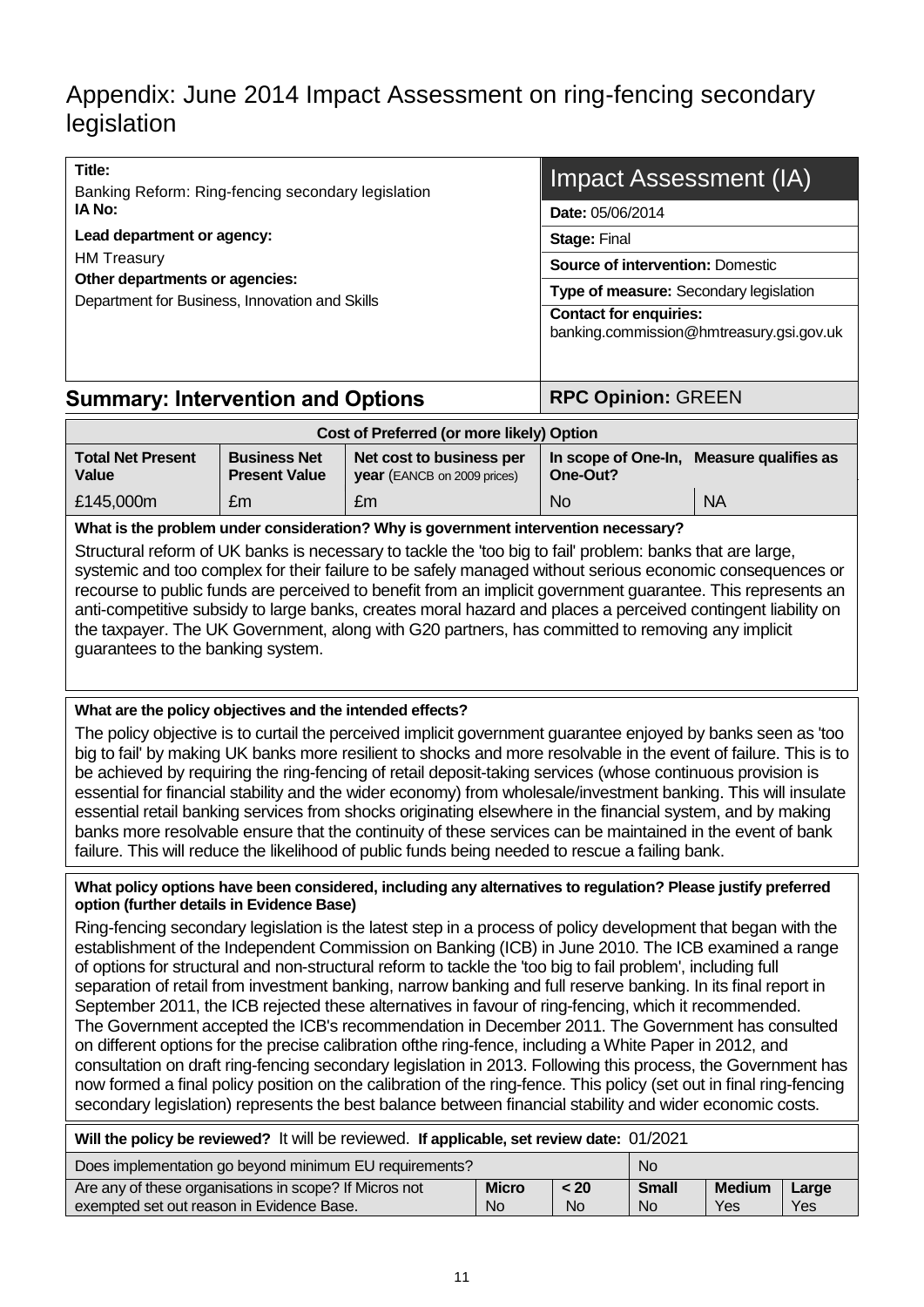| What is the $CO2$ equivalent change in greenhouse gas emissions? | Traded: | Non-traded: |
|------------------------------------------------------------------|---------|-------------|
| (Million tonnes $CO2$ equivalent)                                | N/A     | N/A         |
|                                                                  |         |             |

 $\sim$ 

*I have read the Impact Assessment and I am satisfied that (a) it represents a fair and reasonable view of the expected costs, benefits and impact of the policy, and (b) that the benefits justify the costs.*

Signed by the responsible Minister:

| -------- | ----<br>---- | . .<br>---------------- |  |  |
|----------|--------------|-------------------------|--|--|
|----------|--------------|-------------------------|--|--|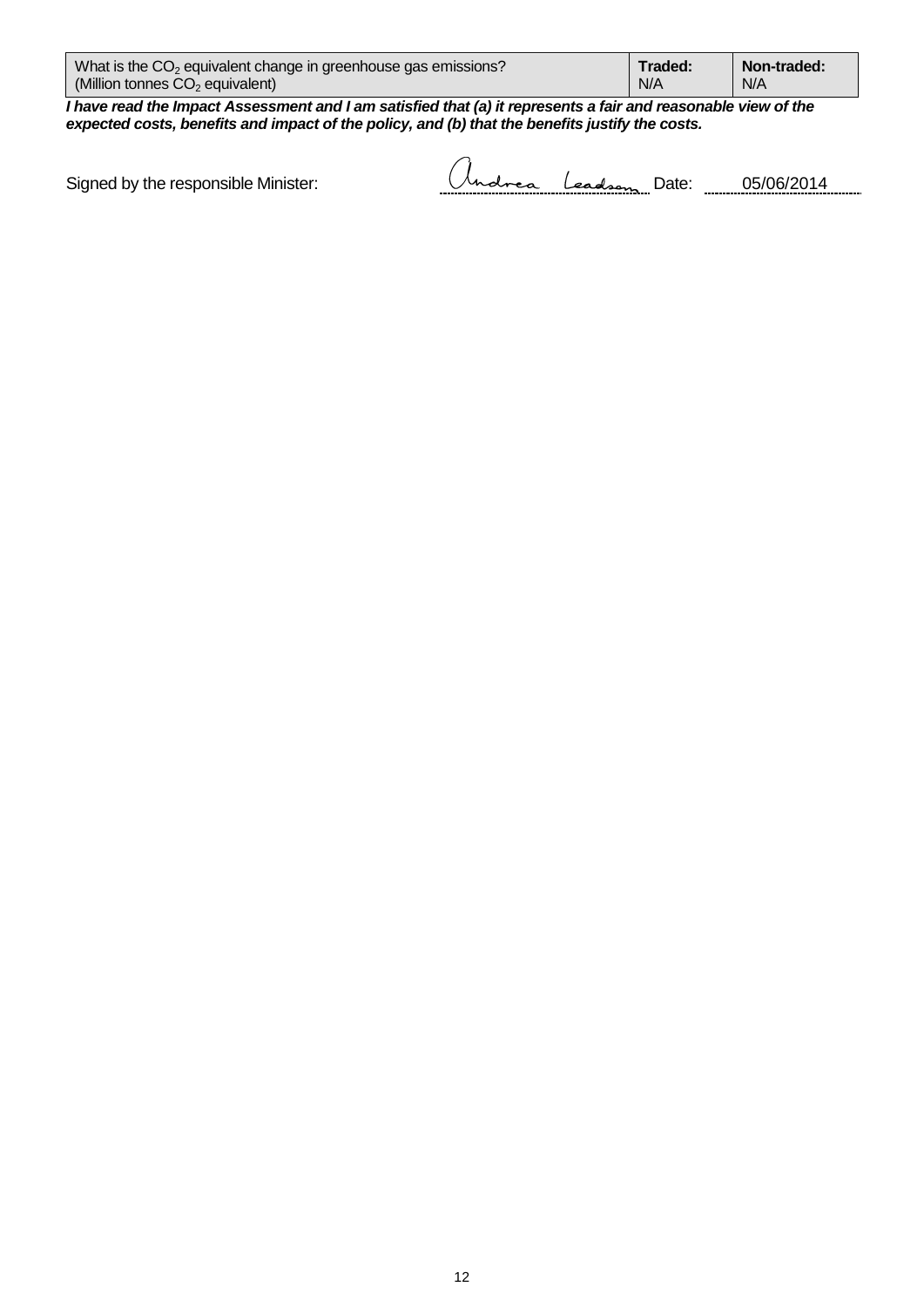# **Summary: Analysis & Evidence** Policy Option 3

**Description:** Do Nothing: the Government does not implement ring-fencing of retail from investment banking. This option is used as a baseline for assessing the costs and benefits of Option 2 (proceed with ring-fencing) **FULL ECONOMIC ASSESSMENT**

# **Price Base Year PV Base Year Time Period Years** 30 **Net Benefit (Present Value (PV)) (£m) Low:** 0 **High:** 0 **Best Estimate:** 0 **COSTS (£m)** <br>
(Constant Price) Years (Constant Price) **Average Annual** (excl. Transition) (Constant Price) **Total Cost** (Present Value) **Low** 0 0 **0 High** 0 0 **0 Best Estimate** 0 0 **0 Description and scale of key monetised costs by 'main affected groups'**  None, as the Government not implementing ring-fencing will impose no additional costs beyond those of other regulations currently in train. This option is used as a baseline for assessing the costs and benefits of Option 2 (proceed with ring-fencing). **Other key non-monetised costs by 'main affected groups'**  None, for the reasons given above. **BENEFITS (£m) Total Transition Total Transition** *Constant Price*) Years (Constant Price) **Average Annual** (excl. Transition) (Constant Price) **Total Benefit** (Present Value) **Low** 0 0 **0 High** 0 0 **0 Best Estimate** 0 0 **0 Description and scale of key monetised benefits by 'main affected groups'**  None, as the Government not implementing ring-fencing will produce no additional benefits beyond those of other regulations currently in train. This option is used as a baseline for assessing the costs and benefits of Option 2 (proceed with ring-fencing). **Other key non-monetised benefits by 'main affected groups'**  None, for the reasons given above. **Key assumptions/sensitivities/risks Discount rate (%)**

#### **BUSINESS ASSESSMENT (Option 3)**

|                   | Direct impact on business (Equivalent Annual) £m: | In scope of OIOO? | Measure qualifies as |           |
|-------------------|---------------------------------------------------|-------------------|----------------------|-----------|
| <b>Costs: N/A</b> | <b>Benefits: N/A</b>                              | <b>Net: N/A</b>   | No                   | <b>NA</b> |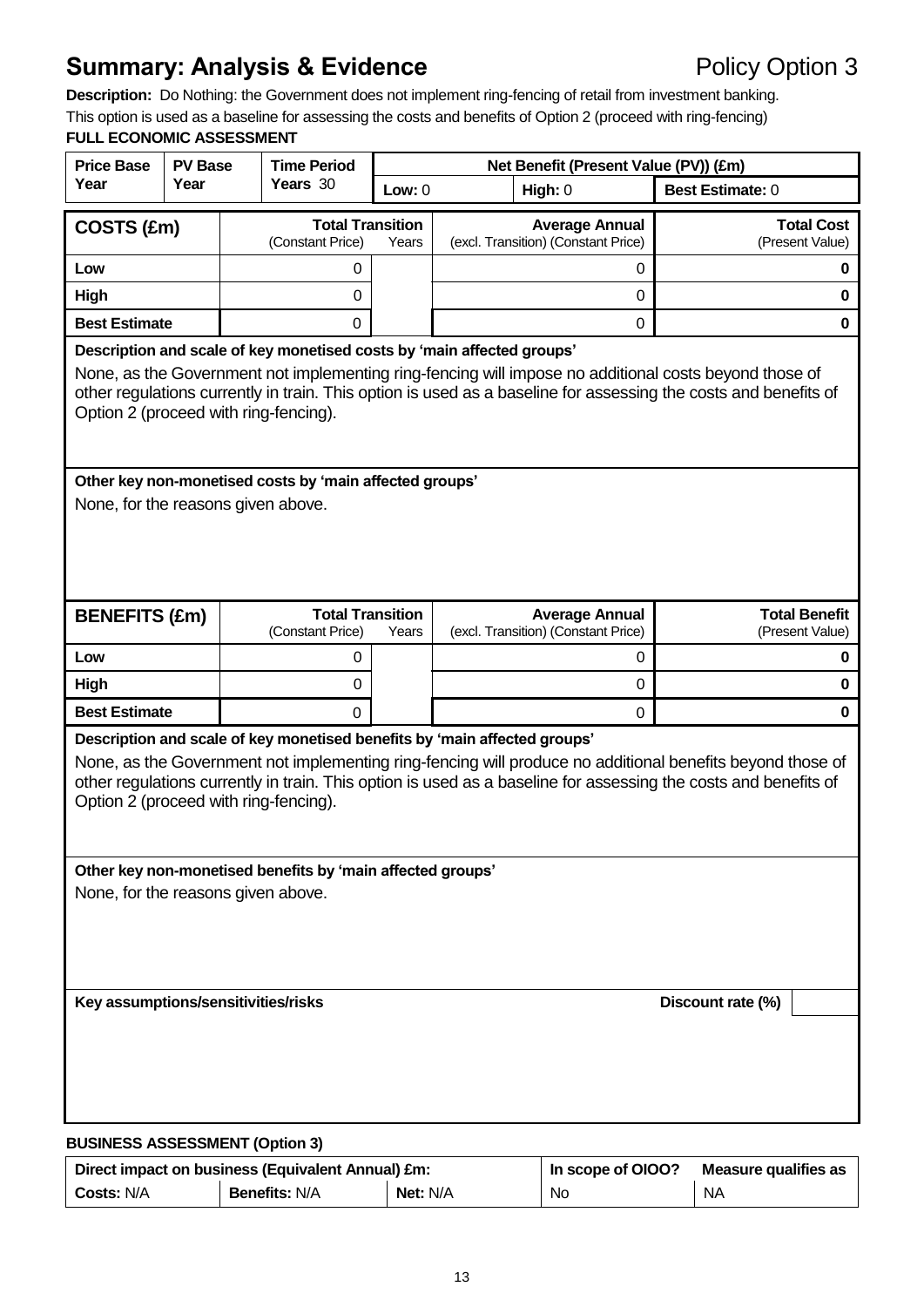# **Summary: Analysis & Evidence** Policy Option 4

**Description:** Proceed with the ring-fencing of retail from wholesale/investment banking, according to the provisions of the ring-fencing secondary legislation.

#### **FULL ECONOMIC ASSESSMENT**

| <b>Price Base</b>                                                                                                                                                                                                                                                                                                                                                                                                                                                                                                                                                                                                                                                                                                                                                                                                                            | <b>PV Base</b> | <b>Time Period</b> | Net Benefit (Present Value (PV)) (£m)       |                |                                                              |                                                              |                                      |                                         |
|----------------------------------------------------------------------------------------------------------------------------------------------------------------------------------------------------------------------------------------------------------------------------------------------------------------------------------------------------------------------------------------------------------------------------------------------------------------------------------------------------------------------------------------------------------------------------------------------------------------------------------------------------------------------------------------------------------------------------------------------------------------------------------------------------------------------------------------------|----------------|--------------------|---------------------------------------------|----------------|--------------------------------------------------------------|--------------------------------------------------------------|--------------------------------------|-----------------------------------------|
| Year 2013                                                                                                                                                                                                                                                                                                                                                                                                                                                                                                                                                                                                                                                                                                                                                                                                                                    | Year 2019      |                    | Years 30                                    |                | Low: SEE TEXT                                                | High: SEE TEXT                                               | Best Estimate: 145,000               |                                         |
| COSTS (£m)                                                                                                                                                                                                                                                                                                                                                                                                                                                                                                                                                                                                                                                                                                                                                                                                                                   |                |                    | <b>Total Transition</b><br>(Constant Price) | Years          | <b>Average Annual</b><br>(excl. Transition) (Constant Price) |                                                              | <b>Total Cost</b><br>(Present Value) |                                         |
| Low                                                                                                                                                                                                                                                                                                                                                                                                                                                                                                                                                                                                                                                                                                                                                                                                                                          |                |                    | 500                                         |                | 440                                                          |                                                              | 8,500                                |                                         |
| High                                                                                                                                                                                                                                                                                                                                                                                                                                                                                                                                                                                                                                                                                                                                                                                                                                         |                |                    | 3,000                                       | $\overline{2}$ |                                                              | 2,150                                                        |                                      | 41,000                                  |
| <b>Best Estimate</b>                                                                                                                                                                                                                                                                                                                                                                                                                                                                                                                                                                                                                                                                                                                                                                                                                         |                |                    | 1,750                                       |                |                                                              | 1,190                                                        |                                      | 22,600                                  |
| Description and scale of key monetised costs by 'main affected groups'<br>Direct private costs to affected UK banks of £1.8bn-£3.9bn p.a. Direct costs to regulator: £20m (up front),<br>£2m p.a. Indirect cost to GDP from banks passing on increased private costs to customers: reduction in<br>long-run GDP level of 0.04%-0.18% (equivalent to average annual GDP cost of £0.4bn-£2.2bn p.a.).<br>Indirect Exchequer impact: reduction in tax receipts of £150m-£750m p.a. and reduction in value of HMG<br>shareholdings in RBS and Lloyds Banking Group of £0.9bn-£3.5bn, relative to baseline.                                                                                                                                                                                                                                       |                |                    |                                             |                |                                                              |                                                              |                                      |                                         |
| Other key non-monetised costs by 'main affected groups'<br>Indirect cost to bank customers through changes in lending and saving rates.                                                                                                                                                                                                                                                                                                                                                                                                                                                                                                                                                                                                                                                                                                      |                |                    |                                             |                |                                                              |                                                              |                                      |                                         |
| <b>BENEFITS (£m)</b>                                                                                                                                                                                                                                                                                                                                                                                                                                                                                                                                                                                                                                                                                                                                                                                                                         |                |                    | <b>Total Transition</b><br>(Constant Price) | Years          |                                                              | <b>Average Annual</b><br>(excl. Transition) (Constant Price) |                                      | <b>Total Benefit</b><br>(Present Value) |
| Low                                                                                                                                                                                                                                                                                                                                                                                                                                                                                                                                                                                                                                                                                                                                                                                                                                          |                |                    | <b>SEE TEXT</b>                             |                | <b>SEE TEXT</b>                                              |                                                              |                                      | <b>SEE TEXT</b>                         |
| High                                                                                                                                                                                                                                                                                                                                                                                                                                                                                                                                                                                                                                                                                                                                                                                                                                         |                |                    | <b>SEE TEXT</b>                             |                |                                                              | <b>SEE TEXT</b>                                              |                                      | <b>SEE TEXT</b>                         |
| <b>Best Estimate</b>                                                                                                                                                                                                                                                                                                                                                                                                                                                                                                                                                                                                                                                                                                                                                                                                                         |                |                    | <b>SEE TEXT</b>                             | 8,800          |                                                              |                                                              | 167,500                              |                                         |
| Description and scale of key monetised benefits by 'main affected groups'<br>Benefit to UK economy as a whole from greater financial stability. Fewer and less severe financial crises in<br>future expected to lead to higher levels of long-run GDP.<br>Illustrative calculation shows that reducing probability and severity of future crises by 40% would produce an<br>annual economic benefit equivalent to 1.81% of GDP (£29.3bn in 2013-14 terms). If ring-fencing accounted<br>for 25% of this effect, the annual economic benefit would be 0.54% of GDP (£8.8bn in 2013 terms).                                                                                                                                                                                                                                                    |                |                    |                                             |                |                                                              |                                                              |                                      |                                         |
| Other key non-monetised benefits by 'main affected groups'<br>UK retail banking services will be better insulated against financial shocks, and resolution authorities will be<br>better able to manage the failure of systemic banks without recourse to public funds. This will reduce the<br>perceived contingent liability on the taxpayer, supporting lower sovereign borrowing costs.<br>Removing implicit subsidies to banks seen as 'too big to fail' will increase economic efficiency and GDP.<br>Greater economic stability also brings welfare benefits independent of GDP level.<br>Key assumptions/sensitivities/risks<br>Discount rate (%)<br>3.5<br>Costs: How far banks pass through increased private costs from ring-fencing to customers (rather than<br>internalising private costs), and the subsequent impact on GDP. |                |                    |                                             |                |                                                              |                                                              |                                      |                                         |
| Benefits: The reduction in the future probability and severity of financial crises as a result of ring-fencing.<br><b>BUSINESS ASSESSMENT (Option 4)</b>                                                                                                                                                                                                                                                                                                                                                                                                                                                                                                                                                                                                                                                                                     |                |                    |                                             |                |                                                              |                                                              |                                      |                                         |

|                   | Direct impact on business (Equivalent Annual) £m: | In scope of OIOO? | Measure qualifies as |    |
|-------------------|---------------------------------------------------|-------------------|----------------------|----|
| <b>Costs: N/A</b> | <b>Benefits: N/A</b>                              | Net: N/A          | No                   | NA |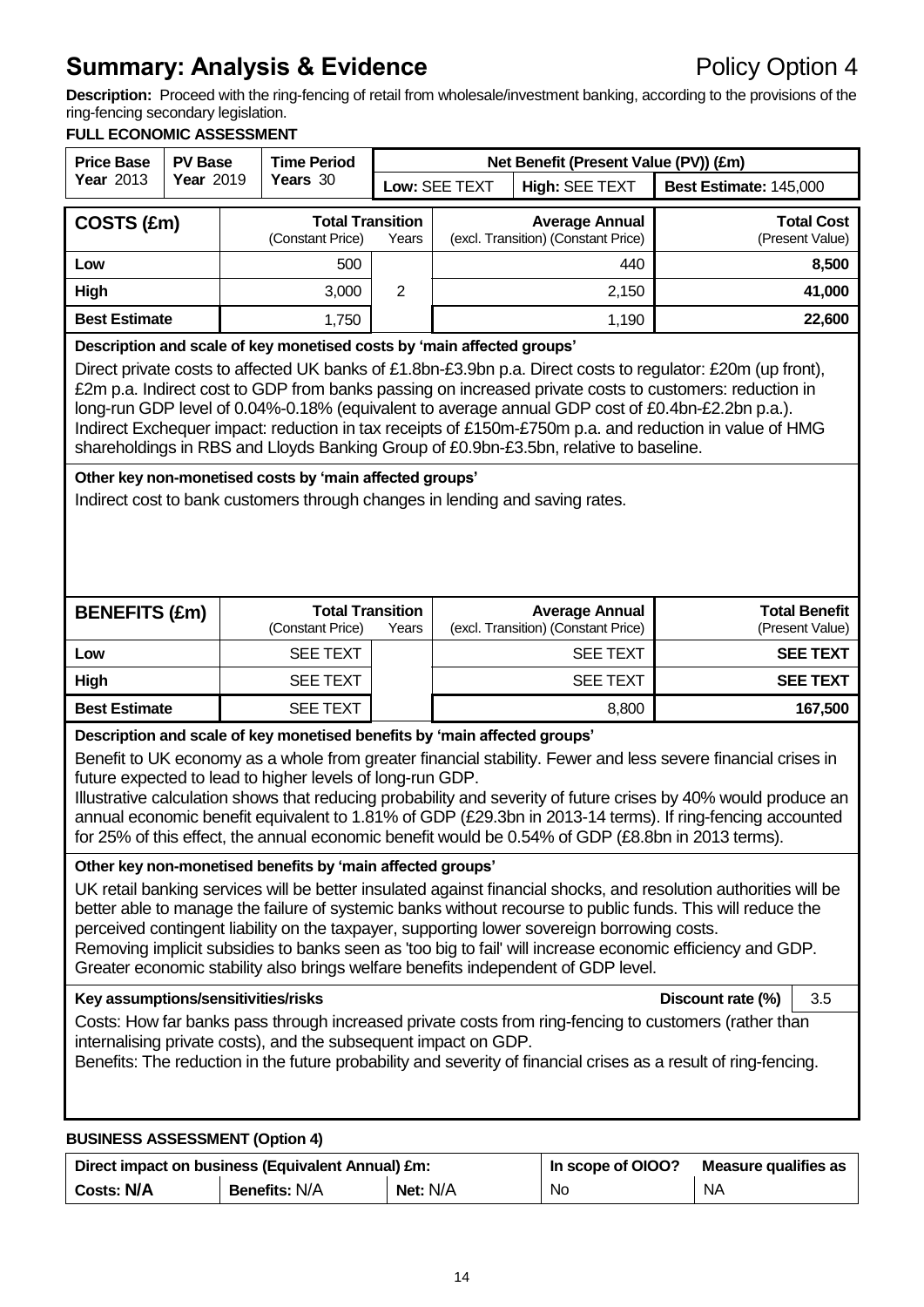# **Evidence Base**

# **Introduction**

37. The financial crisis of 2007-09 revealed the urgent need for reform of the UK banking system to tackle the problem posed by banks seen as 'too big to fail'. Banks that cannot be allowed to fail without causing very serious harm to the wider economy benefit from perceived implicit government support. This creates moral hazard, incentivising excessive risk-taking, places perceived contingent liabilities on the taxpayer, and acts as an anti-competitive implicit public subsidy to the largest banks. Following the 2007-09 crisis, the UK Government, along with G20 partners, committed to eliminating implicit guarantees to the banking sector. To deliver on this commitment, the Government has embarked on a wide-ranging package of financial sector reform, including the overhaul of the regulatory architecture, the introduction of resolution regimes for banks and other financial institutions, as well as structural reforms of the UK banking sector. Alongside these changes, the Government has implemented reforms to address failings in the culture and conduct of UK banks that emerged during and after the 2007-09 crisis.

38. The ring-fencing of retail from wholesale/investment banking is central to the Government's structural reforms to UK banks. Ring-fencing was a key recommendation of the Independent Commission on Banking (ICB), established in June 2010 and chaired by Sir John Vickers. Ring-fencing will insulate retail banking services (whose continuous provision is essential to financial stability and to the wider economy) from shocks originating elsewhere in the global financial system. It will also make ring-fenced retail banks simpler and easier for the authorities to resolve should they or their wider corporate groups fail. Ring-fencing will thus reduce the likelihood of the Government being obliged to support a failing bank using public funds, and hence will curtail the perceived implicit government guarantee to systemic banks.

39. The ICB recommended ring-fencing after 18 months of deliberation, during which it considered a range of alternative structural reforms including full separation of retail from investment banking, narrow banking and full reserve banking. The ICB rejected these alternatives in favour of ring-fencing. Ring-fencing was also endorsed by the Parliamentary Commission on Banking Standards (PCBS), established in the summer of 2012.

40. The Government has accepted the ICB's recommendation, and is proceeding with ringfencing. The ring-fence is being implemented through a combination of primary and subordinate legislation. The general principles of ring-fencing are established by the Financial Services (Banking Reform) Act 2013. The detailed calibration of the ring-fence is set in secondary legislation: the Financial Services and Markets Act 2000 (Ring-fenced Bodies and Core Activities) Order 2014 determines what entities are subject to ring-fencing and what activities must be within the ring-fence; the Financial Services and Markets Act 2000 (Excluded Activities and Prohibitions) Order 2014 determines what activities must be outside the ring-fence. The relationship between ring-fenced banks and the rest of their corporate groups will be governed by rules made by the regulators.

41. The Government published draft ring-fencing secondary legislation for consultation in July 2013. Having considered responses to that consultation, the Government has finalised the details of ring-fencing policy and is now making the Ring-fenced Bodies and Core Activities Order and the Excluded Activities and Prohibitions Order. This impact assessment sets out the estimated costs and benefits of the measures in those two Orders.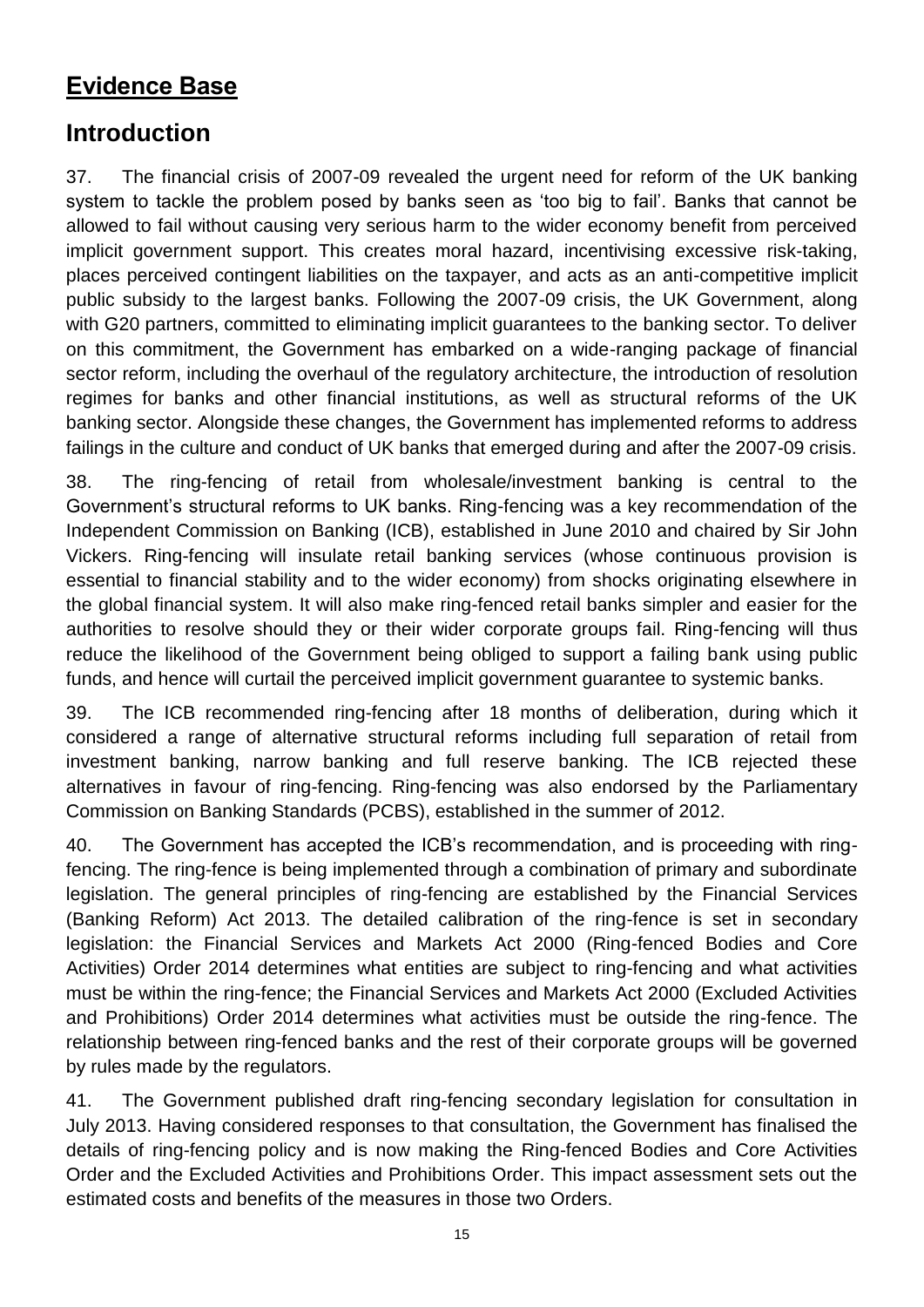# **Description of options considered**

42. As this is a final stage impact assessment, only the Government's final policy is considered, and its impact estimated relative to a 'do nothing' baseline.

# **Option 1: Do nothing (baseline)**

43. Ring-fencing is one element of a wider package of financial sector reforms introduced since the 2007-09 crisis, which also includes:

- reform of the financial services regulatory system through the Financial Services Act 2012;
- tougher capital and liquidity standards set by the Basel III Accord (implemented in the EU through the Capital Requirements Directive (CRD 4) and Capital Requirements Regulation (CRR)) and including capital surcharges for Globally Systemically Important Banks (G-SIBs) set by the international Financial Stability Board (FSB); and
- establishment of a resolution regime for banks and financial institutions, including  $\bullet$ through the EU Bank Recovery and Resolution Directive (BRRD).<sup>1</sup>

44. In order to isolate the incremental impact of ring-fencing in addition to these wider reforms, the Government has constructed a 'do nothing' option, in which ring-fencing is not implemented, but wider regulatory reforms are. This will serve as a baseline for estimating the incremental costs and benefits of ring-fencing. For the purposes of this impact assessment, the baseline is considered to have no costs and benefits relative to itself.

1 More details on these wider regulatory reforms are available at the following links:

Financial Services Act 2012: http://www.legislation.gov.uk/ukpga/2012/21/contents/enacted Basel III Capital Requirements and Globally Systemically Important Banks (G-SIB) Surcharge: http://www.bis.org/publ/bcbs189.pdf and http://www.bis.org/publ/bcbs207.pdf FPC Macroprudential Powers: http://www.bankofengland.co.uk/financialstability/Pages/fpc/default.aspx

EU Banking Recovery and Resolution Directive: http://register.consilium.europa.eu/doc/srv?l=EN&f=PE%2014%202014%20INIT

Special Resolution Regime:

http://www.bankofengland.co.uk/financialstability/Pages/role/risk\_reduction/srr/default.aspx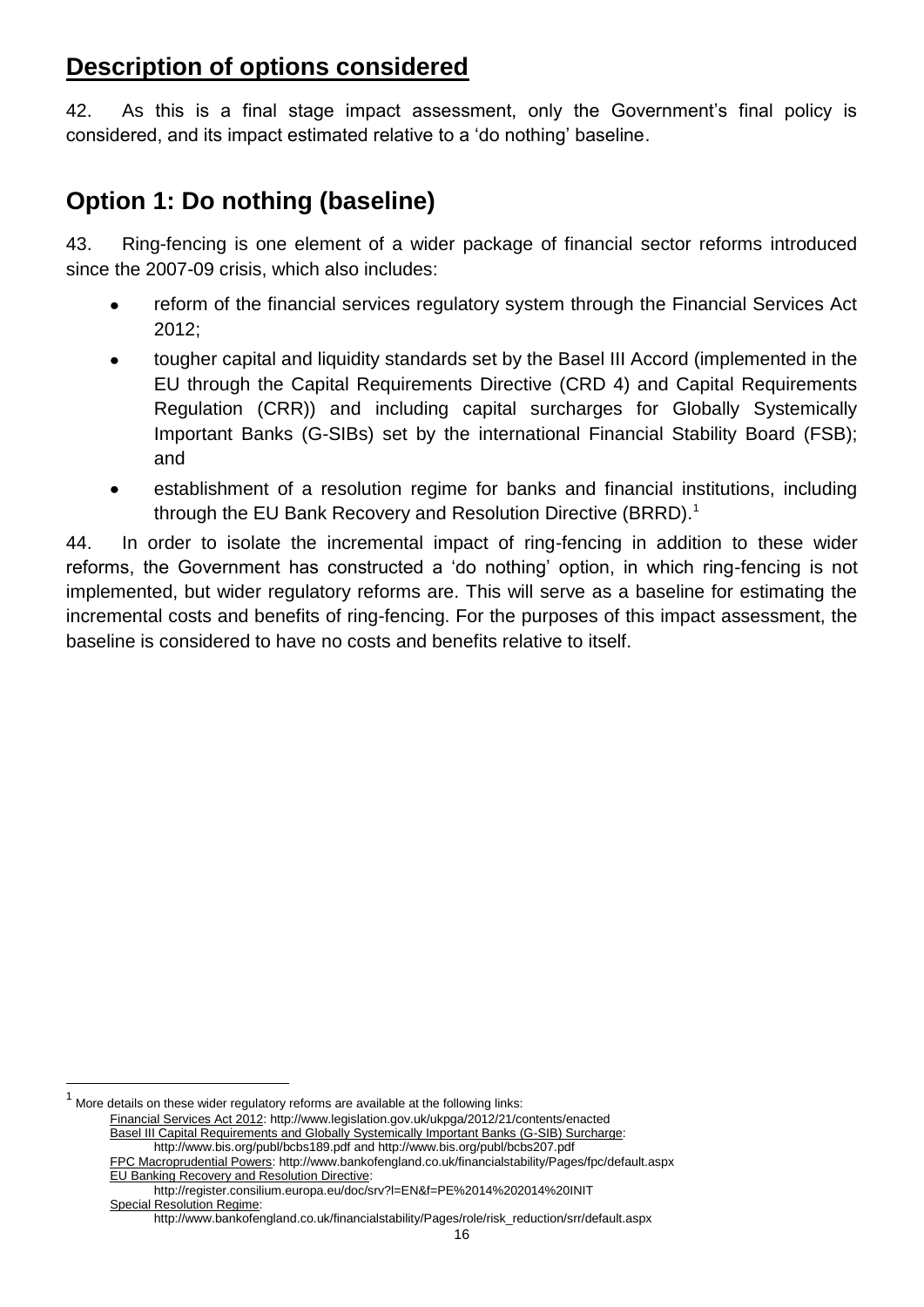# **Option 2: Proceed with ring-fencing**

45. Government policy is to proceed with ring-fencing.

46. The general principles of ring-fencing were established by the Financial Services (Banking Reform) Act 2013 ("the Banking Reform Act"), which created the concepts of 'ringfenced bodies', 'core activities' (activities that must be within the ring-fence) and 'excluded activities' (activities that must be outside the ring-fence). The Government is now making two Orders under the Banking Reform Act, which set the detailed calibration of the ring-fence. These Orders are:

- the Financial Services and Markets Act 2000 (Ring-fenced Bodies and Core Activities) Order 2014 ("the Ring-fenced Bodies and Core Activities Order"); and
- the Financial Services and Markets Act 2000 (Excluded Activities and Prohibitions)  $\bullet$ Order 2014 ("the Excluded Activities and Prohibitions Order").

# **Key parameters of ring-fence calibration**

- 47. The key parameters of the ring-fence, as set in the two Orders, are as follows:
	- **Scope of the ring-fence**: Ring-fencing applies to all banking groups with total retail deposits of £25 billion or more. Banks below this threshold are exempt from ringfencing.

Core activities: Accepting 'core deposits' is a core activity, which may only be undertaken by ring-fenced banks (or exempt banks).

'Core deposits' are those of individuals (other than high-net-worth individuals (HNWIs)) and small businesses. HNWIs and large organisations will have the option (but no obligation) to deposit outside the ring-fence if they choose to do so.

**Excluded Activities**: The regulated activity of dealing in investments as principal  $\bullet$ (trading in financial investments across a bank's own balance sheet) is an excluded activity, which may not be carried on by ring-fenced banks.

Exceptions to the excluded activity of dealing in investments as principal permit ringfenced banks to deal in investments for the purpose of managing their own risks, and to sell simple derivatives (including a narrow range of simple options) to their customers.

Dealing in physical commodities, such as precious metals, oil or agricultural produce, is an excluded activity, which may not be carried on by ring-fenced banks.

**Prohibitions**: Ring-fenced banks are prohibited from having exposures to financial  $\bullet$ institutions, including non-ring-fenced banks, investment firms, systemic insurers and investment funds.

Exceptions to the prohibition on financial institution exposures permit ring-fenced banks to provide trade finance services and payments services to their customers.

Ring-fenced banks are prohibited from having branches or subsidiaries outside the EEA.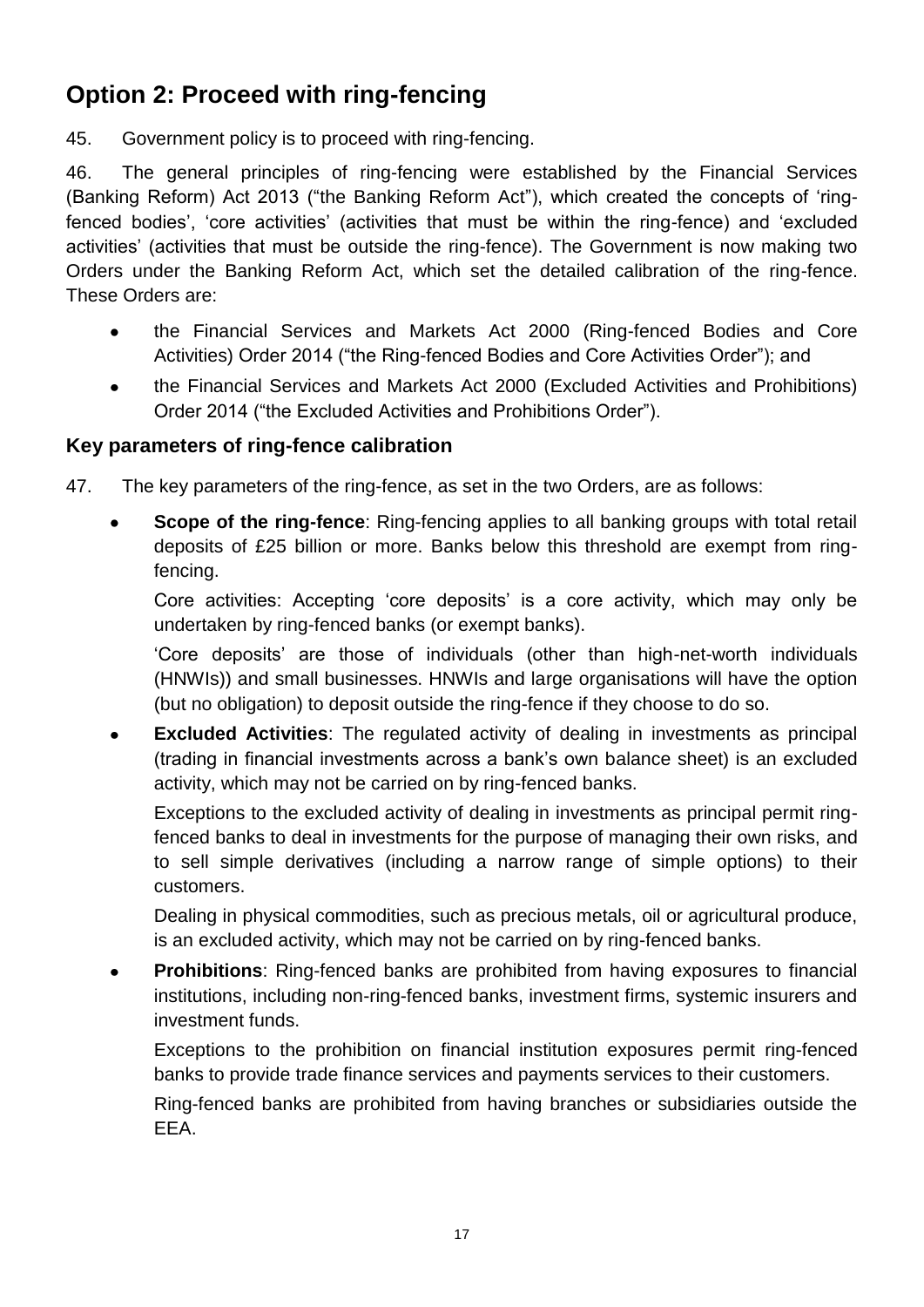### **Measures not included in this impact assessment**

48. This impact assessment only covers the implementation of ring-fencing, according to the provisions of the two ring-fencing Orders listed above. It does not include other recommendations of the ICB or other provisions of the Banking Reform Act (such as the introduction of a bail-in power or depositor preference). As a result, the figures given here for the total impact of ring-fencing are not the same as those given in previous impact assessments of the entire ICB package or of the Banking Reform Act, which were wider in scope.

49. This impact assessment also does not include the impact of restructuring of banks' pension schemes consequential to ring-fencing. Requirements for banks' pension schemes following ring-fencing will be the subject of separate banking reform pensions regulations, which will be accompanied by a separate impact assessment.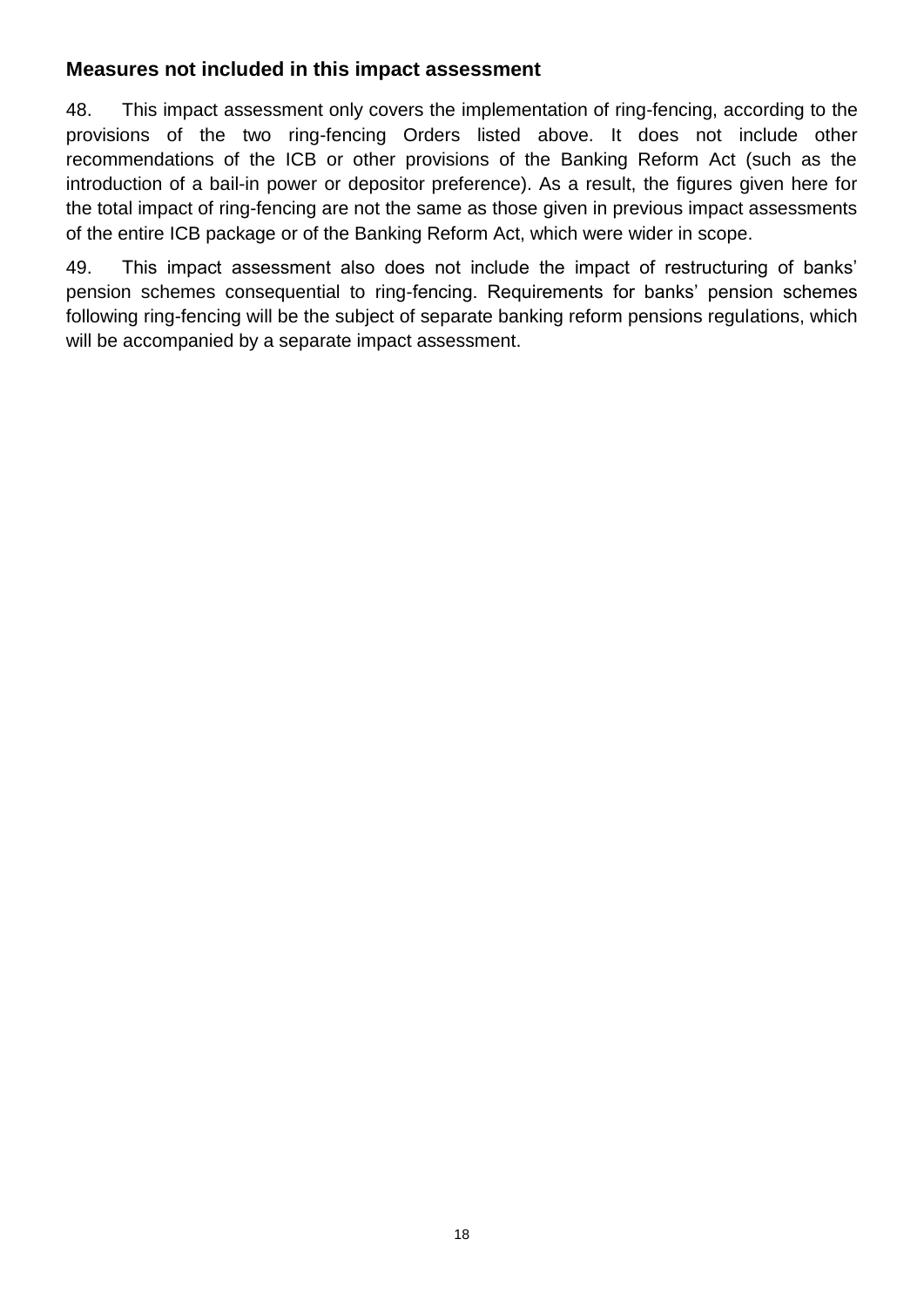# **Costs and benefits**

50. The costs and benefits of the two policy options included in this impact assessment (estimated relative to the 'do nothing' baseline) are summarised in the table below.

### **Option 1: 'Do nothing' baseline**

Zero (baseline has no incremental costs and benefits relative to itself)

### **Option 1: Proceed with ring-fencing**

### **Costs (gross):**

Aggregate private costs to affected UK banks:

£1.8bn-£3.9bn per annum (ongoing);

£0.5bn-£3bn (one-off transitional);

Social cost to UK economy:

Reduction in long-run GDP level of **0.04%-0.18%**;

(equivalent to annual GDP cost of £0.4bn-£2.2bn);

(present value gross GDP cost: £8.5bn-£41bn);

Cost to public finances (Exchequer cost):

Reduction in tax receipts: £150m-£750m per annum;

Reduction in value of Government shareholdings in partially publicly-owned banks: £0.9bn-£3.5bn.

### **Benefits (gross):**

Illustrative calculation of economic benefit of increased financial stability:

Annual economic benefit of **0.54% of GDP**;

(equivalent to £8.8bn in 2013 terms);

(present value gross GDP benefit: £167.5bn).

Non-monetised benefits:

Improved resilience and resolvability of UK banks will curtail perceived implicit government guarantees, and thus reduce moral hazard and incentives for banks to take excessive risks.

Greater financial stability will support greater economic stability.

Curtailing the perceived implicit government guarantee will reducing the Government's contingent liabilities to the banking sector, supporting lower Government borrowing costs.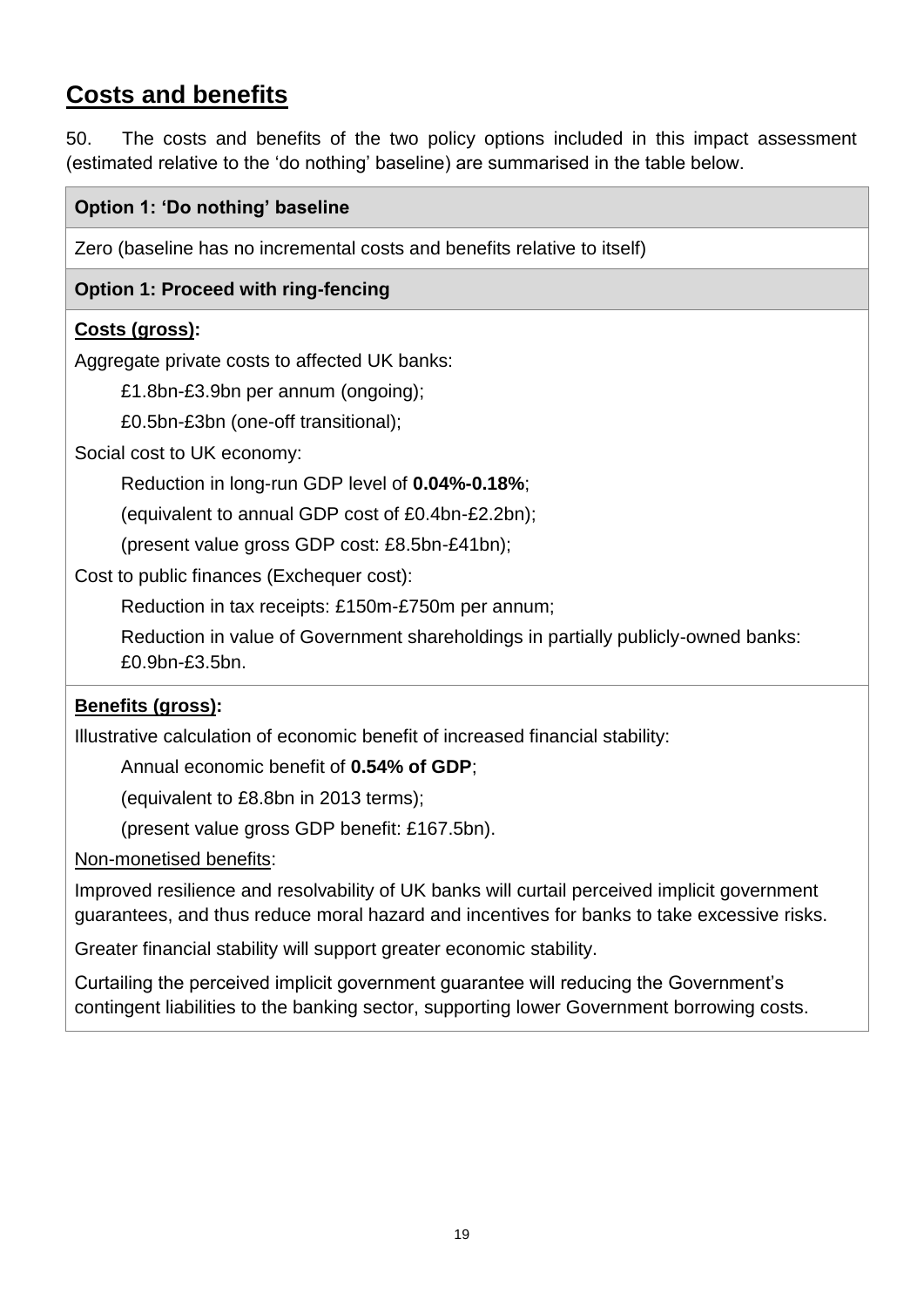# **Costs of Option 2: Proceed with ring-fencing**

51. The Government's estimates of the costs of implementing ring-fencing are set out in the following sections, beginning with a general discussion of how costs arise, followed by descriptions of how the Government has modelled the costs of ring-fencing to banks (private costs), GDP (social costs) and the public finances (exchequer costs) respectively. As the benefits of ring-fencing accrue to the economy as a whole, the costs to GDP are the appropriate comparator, and are used for net cost/benefit calculations in this impact assessment. It is important to note that the costs set out in this section are **gross costs**, i.e. they take no account of the benefits of ring-fencing, which are discussed at paragraphs 55-63 below.

### **Overview: how costs arise**

52. The first round impact of ring-fencing will be an increase in the private costs faced by affected UK banks. The second round impact will be that on GDP produced as a result of those private costs.

### *Private costs to affected UK banks*

53. The private cost of ring-fencing to UK banks is generated by the curtailment of perceived implicit government guarantees, and by the frictional (operational) costs of structural separation of retail from investment banking.

54. The principal economic cost to UK banks of ring-fencing comes from the **reduction in the perceived implicit government guarantee** enjoyed by banks seen as 'too big to fail'. To the extent that investors believe that the government would not be willing to allow a bank to fail, that bank enjoys a perceived implicit guarantee. This acts to lower the bank's cost of funding as well as the level of capital that the market requires of it. The perceived implicit guarantee thus acts as an implicit subsidy to banks seen as 'too big to fail': academic estimates of the value of the perceived implicit guarantee range from £6bn to £100bn per annum.<sup>2</sup>

55. Ring-fencing is not the only policy measure intended to curtail the perceived implicit guarantee. Higher capital and liquidity requirements have contributed to this objective, by making banks less likely to fail. Similarly, the introduction of resolution regimes has sent a strong signal to the market that banks should not in future expect to benefit from taxpayerfunded bail-outs, though there is no consensus on the extent to which this has already been priced in by the market. Ring-fencing is complimentary to these other reforms, and will curtail the perceived implicit government guarantee by making UK banks more resilient and resolvable.

56. In addition to the reduction of the perceived implicit guarantee, there will be some **frictional costs of structural separation**, from a reduction in the diversification of banks' business models and potentially their ability to cross-sell retail and wholesale banking services to their customers. The value of the benefit universal banks currently receive from diversification is, however, debated and the ICB struggled to quantify it. In addition to the cost of this loss of diversity, banks will face ongoing administrative costs of operating additional legal entities (such as the costs of operating separate IT platforms), and upfront costs of restructuring (such as the costs of establishing new subsidiaries.

l

<sup>2</sup> 'The Implicit Subsidy to Banks', *Financial Stability Paper* 15, Bank of England, May 2012.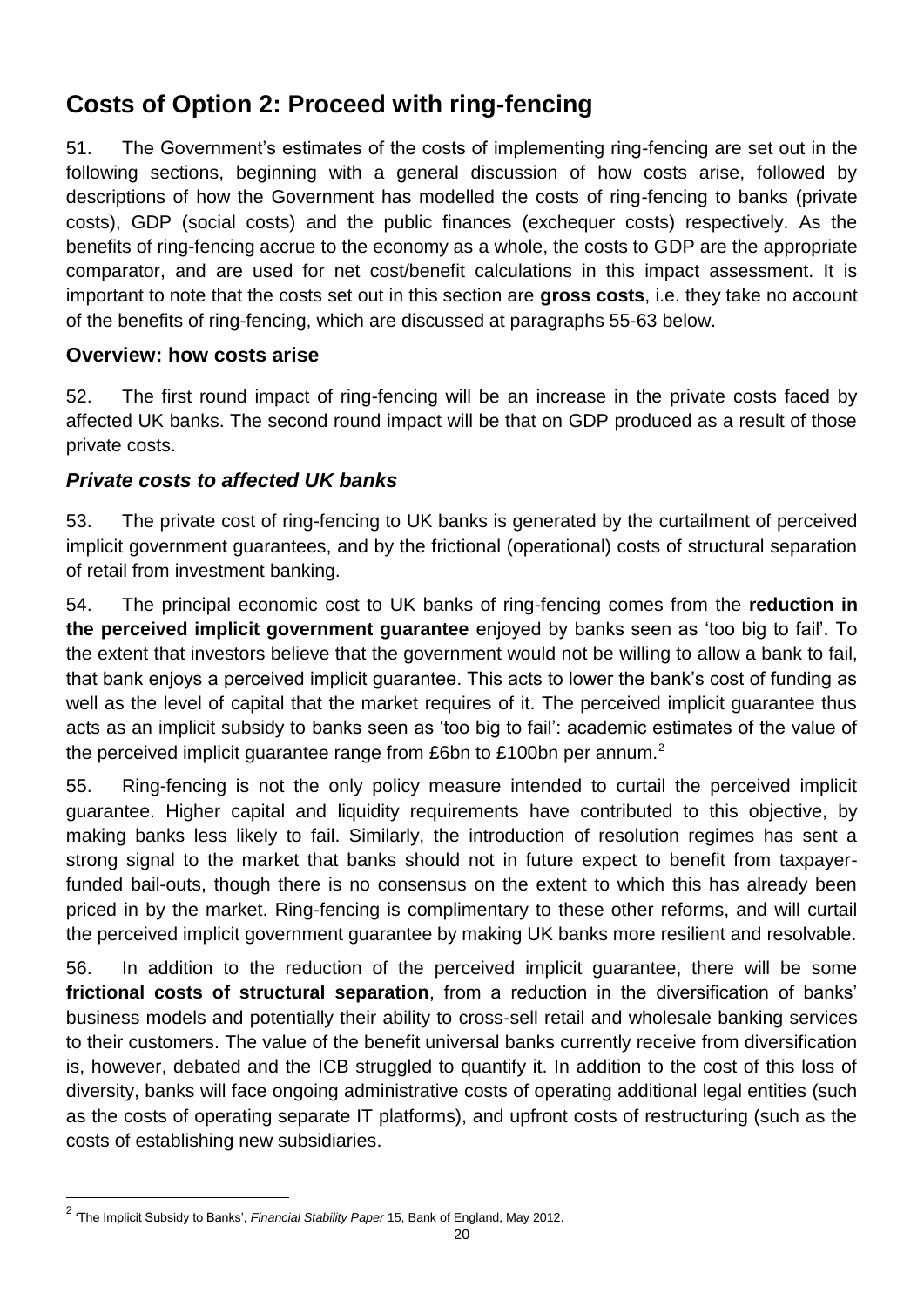### *Social cost to UK economy*

57. In the first instance, an increase in banks' costs will have little or no impact on GDP as these costs to banks create benefits to other agents in the UK economy. For example, a rise in the cost of wholesale funding will represent an increase in a cost to banks, but also an increase in income to bank creditors. If there were no change in behaviour from this re-pricing of bank wholesale funding, there would be no change in GDP.

58. The impact on GDP materialises as banks, individuals and businesses change their behaviour in response to this transfer of costs. Faced with higher private costs, banks may pass through costs on to customers by increasing the price of credit they extend to individuals and businesses. This would act to increase the cost of servicing debt for households and the cost of capital for business, impacting household consumption and business investment, and hence GDP. Alternatively, banks may pass a portion of the cost onto shareholders (in lower returns) or employees (in lower pay). This could have an impact on GDP should the change in shareholder or employee income lead to a change in their consumption and investment behaviour.

59. As the benefits of ring-fencing are to the economy as a whole, the cost to GDP is the appropriate comparator, and is used for net cost/benefit calculations in this impact assessment.

# *Cost to public finances*

60. In the long run, the level of GDP is the principal determinant of tax receipts. All else equal, a lower level of GDP will therefore result in lower annual tax receipts, representing a cost to the Exchequer. In addition, higher private costs for banks that are partially publicly owned (such as the Royal Bank of Scotland (RBS) and Lloyds Banking Group (LBG)) could also impact on their share prices, and hence the value of Government shareholdings.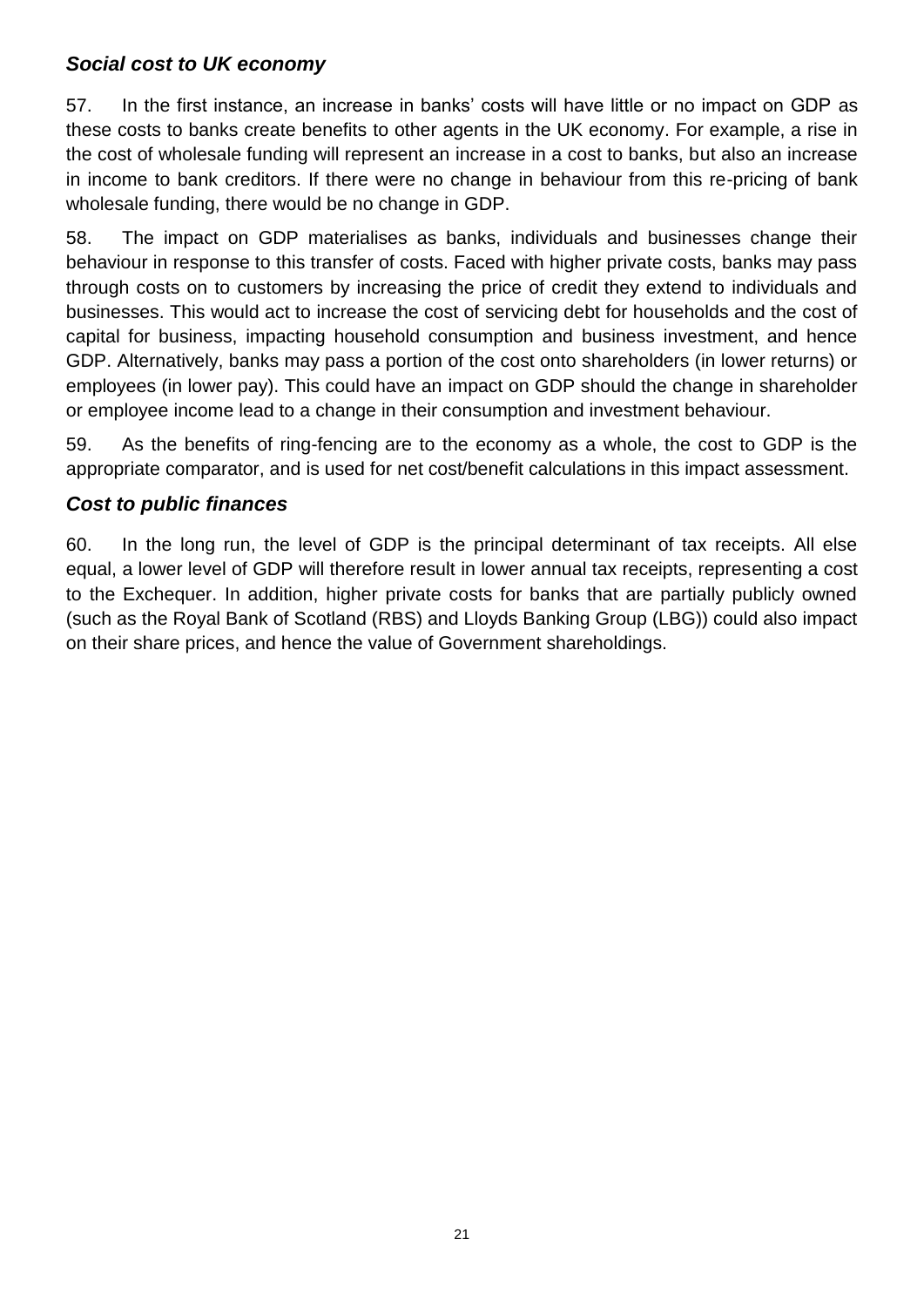# **Estimated private costs to UK banks**

61. The Government estimates that the total private cost of ring-fencing to UK banks will be in the range **£1.8bn-£3.9bn per annum**, with one-off transitional costs in the range **£0.5bn- £3bn**.

- 62. Private costs have been modelled in four components:
	- **Capital costs**: to meet separate capital requirements for ring-fenced and non-ringfenced banks, banking groups may need to hold more capital in aggregate than in the baseline scenario, generating an ongoing cost.
	- **Funding costs**: following ring-fencing, the ongoing cost of wholesale funding for  $\bullet$ non-ring-fenced banks may rise, as deposits are separated into the ring-fence and if investors perceive non-ring-fenced banks as riskier and more volatile. Conversely, however, the funding cost of ring-fenced banks may fall, if investors see them as better capitalised and less volatile. There may also be a quantity effect on banks' funding requirements as higher levels of capital displace some wholesale debt on the liabilities side of their balance sheets.
	- **Operational costs**: banks may incur additional ongoing operating costs from ringfencing, for example through needing to operate separate administrative systems for ring-fenced and non-ring-fenced entities.
	- **Transitional costs**: restructuring in order to meet ring-fencing requirements may involve one-off costs in creating new legal entities and administrative structures, transferring business units etc.

63. The **capital** and **funding costs** of ring-fencing were estimated by drawing on the results of extensive scenario modelling commissioned from the major affected UK banks, simulating the effects of ring-fencing. The banks were asked to model their future balance sheets first under the regulatory conditions set out for the baseline scenario (Option 1), and then in a scenario in which ring-fencing was in force (according to the regulatory assumptions described in paragraph 31 below). To reflect the flexible nature of the ring-fence, banks were left free to decide whether permitted activities (for example household and corporate lending, large corporate deposits) were to be placed in their ring-fenced or non-ring-fenced entities, according to their own preferred commercial strategies.

64. On the basis of this scenario modelling, the Government calculated the aggregate additional capital required by all the affected banks: multiplying this by an assumed range for the cost of capital gave the incremental annual capital cost. The banks' balance sheet scenario modelling also gave the change in the quantity of wholesale funding required by the different banks relative to the baseline. Applying assumptions for the impact of ring-fencing on the cost of funding for ring-fenced and non-ring-fenced banks gave the incremental annual funding cost of ring-fencing. See Box 1 below for further details on how the Government calculated the capital and funding costs.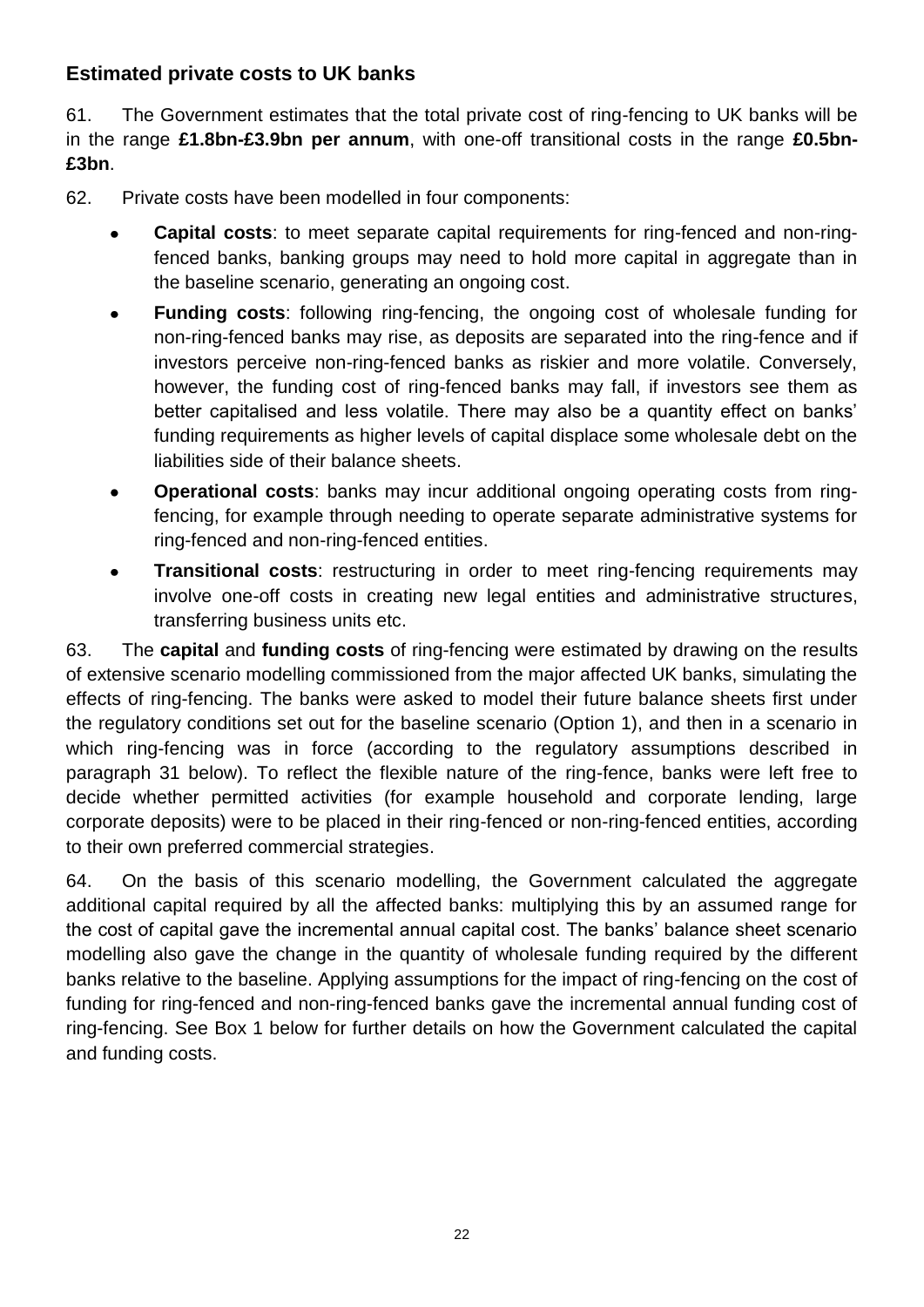

23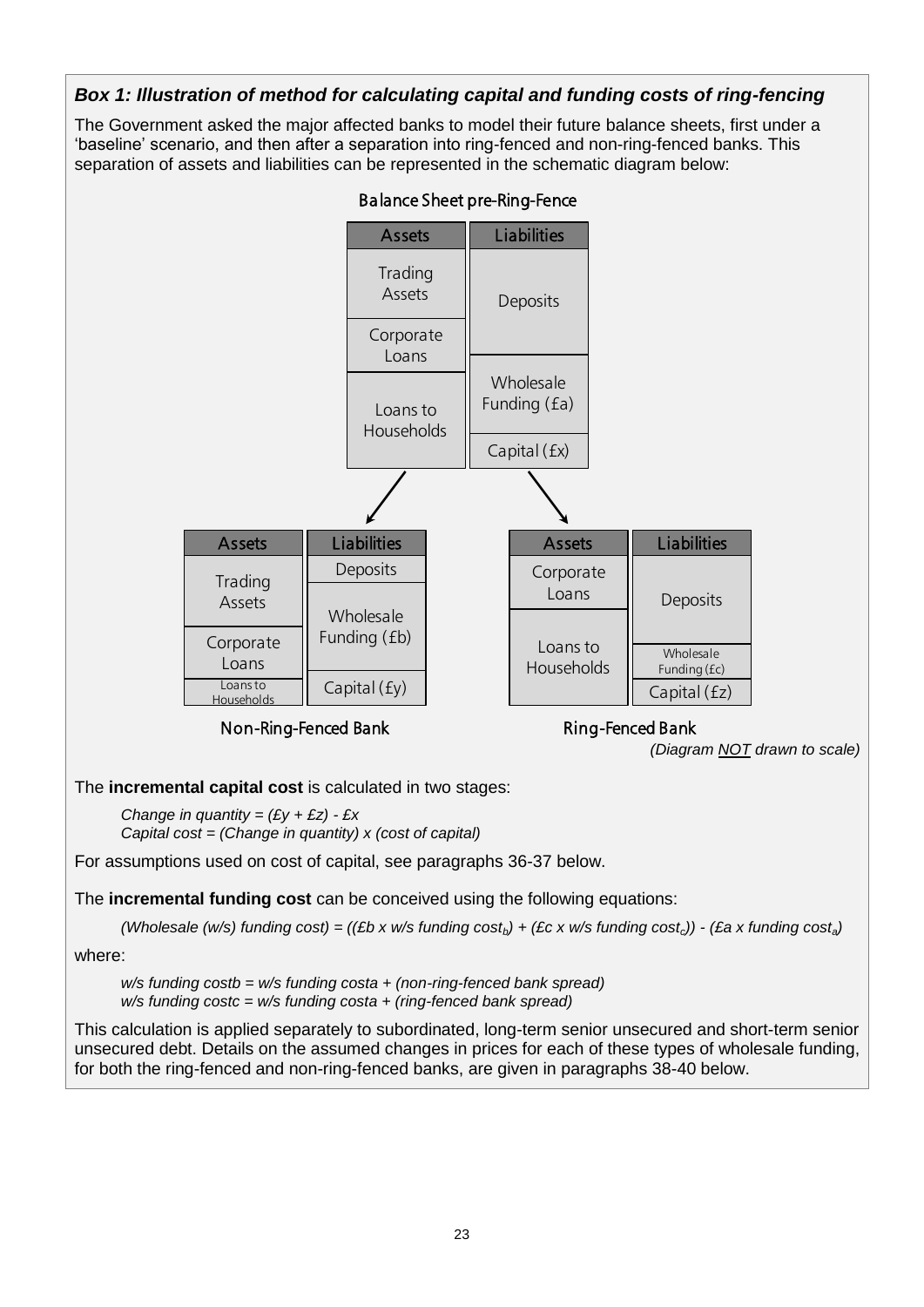65. Separately, the affected banks were asked to provide estimates of the incremental **operational** and **transitional costs** of ring-fencing. Estimates supplied for the ongoing operational costs were in the range £30m - £105m per bank per year. Estimates for the transitional costs were in the range £100m - £600m per bank. As banks have already begun their preparations for ring-fencing, some of these transitional costs may already have been incurred.

66. The total private costs of ring-fencing, broken down into the four components described above, are summarised in the table below.

| Ongoing costs, per year             | <b>LOW</b> | <b>HIGH</b> |
|-------------------------------------|------------|-------------|
| Capital                             | £1.1bn     | £2.3bn      |
| <b>Funding</b>                      | £380m      | £1.1bn      |
| Operational                         | £270m      | £570m       |
| <b>TOTAL ONGOING COST, per year</b> | £1.8bn     | £3.9bn      |
| Transitional costs (one-off)        | $£0.5$ bn  | £3bn        |

### *Assumptions, risks and sensitivities: private costs to UK banks*

### *Regulatory assumptions*

67. The banks' modelling of their balance sheets under baseline and ring-fencing scenarios described above depended on a series of regulatory assumptions. In the interests of consistency, the Government supplied a set of assumptions for all banks to use as far as possible: these are listed at Annex A below. In some cases, banks were unable to use the prescribed assumptions (for example because banks do not currently collect the relevant data), so had to use their own assumptions or definitions. However, the Government believes that the banks' modelling assumptions broadly reflect the intentions of ring-fencing legislation, and that the effect on modelling results was therefore relatively minor.

### *Static modelling of balance sheets*

68. Modelling of banks' balance sheets for the purposes of this impact assessment was static, i.e. it took no account of potential behavioural responses by either bank customers or management. The only changes to banks' balance sheets were those required to comply with ring-fencing, or to meet perceived market expectations (for example, sufficient capital to ensure a bank could attain the credit rating necessary to operate effectively in the market: this could be above regulatory minima in some cases).

69. In practice, there may be more extensive behavioural responses both from customers (substituting some products for others, or switching between banks) and from banks (adjusting their business lines in response to changed costs and the actions of competitors). These behavioural responses are inherently uncertain and difficult to quantify with confidence. No account has therefore been taken of behavioural responses for the purpose of this impact assessment.

70. Similarly, for the purposes of this impact assessment, modelling has focussed exclusively on the long-run impact of ring-fencing in a 'steady state', i.e. when markets are functioning normally. It is not possible to model with any precision the impact of these measures in a stress scenario, as defining what constitutes a stress scenario, and determining the extent to which such a scenario has an effect on different banks in the market, are subjective and highly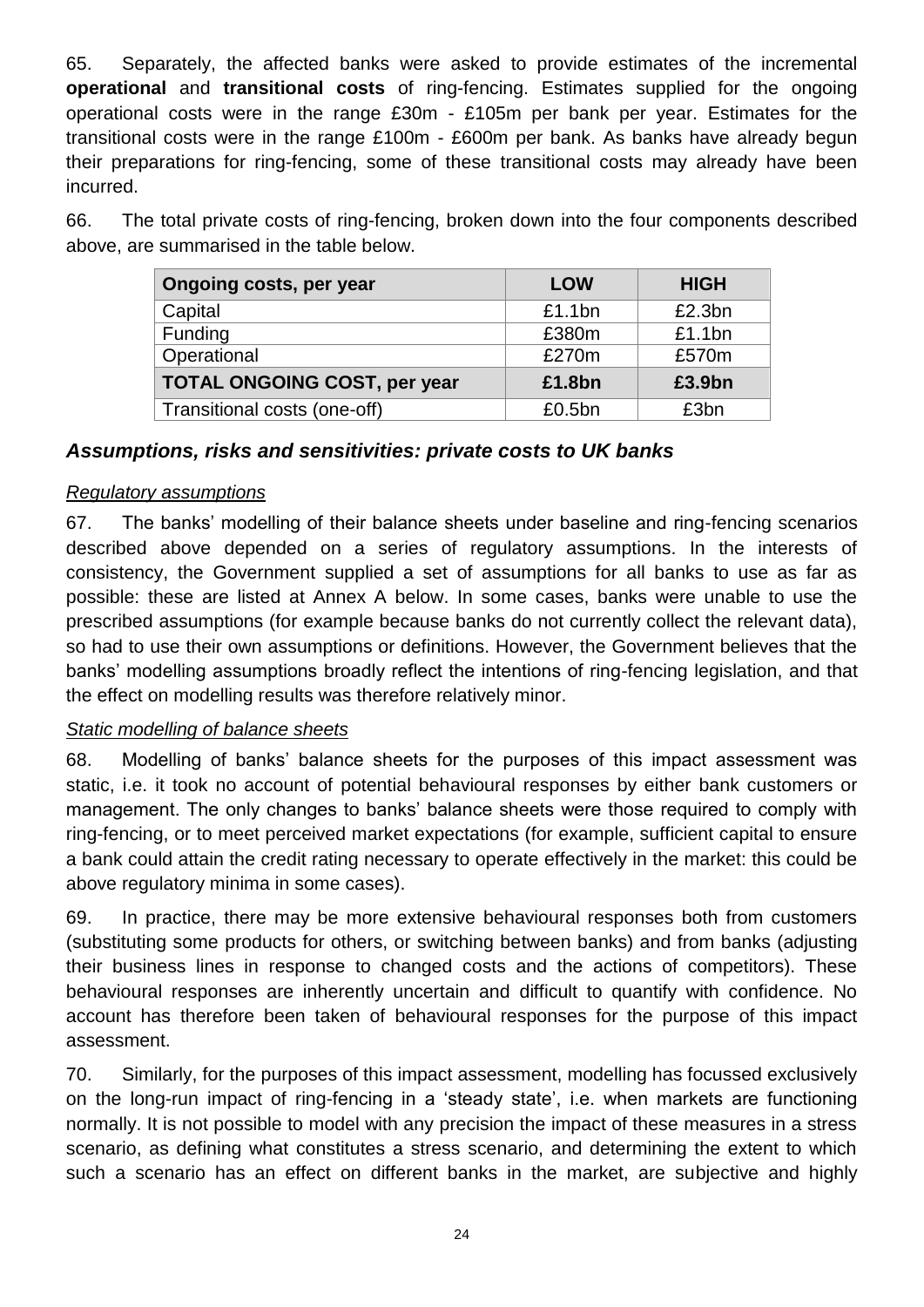sensitive to assumptions. The impact of these measures in a stress scenario will also likely vary significantly from bank to bank.

71. In theory, curtailing the perceived implicit government guarantee should exaggerate the movement of funds in a stress from banks perceived by market participants as high risk to those perceived as less risky. Such movement could be seen as encouraging more efficient pricing of funds in a stress, and could lower the cost of funds for low-risk banks. At the same time, ringfencing should make individual banks and the system as a whole more resilient to stress, as a result of higher capital levels and reduced channels of contagion between banks. This should reduce the extent to which funding costs would rise in a stress scenario. There are, however, too many uncertainties involved for meaningful modelling of these different effects, which are therefore excluded from this impact assessment.

### *Capital cost and availability*

72. To calculate the incremental capital cost of ring-fencing, the cost of capital for banks has been assumed to fall in the range 8% - 16% p.a. This range is based around the long-run average cost of capital, 11.5% p.a., used by the Prudential Regulation Authority (PRA).

73. For the purposes of this impact assessment, it has also been assumed that the additional capital required to comply with ring-fencing requirements is available to UK banks. The Government estimates that the total amount of additional capital (relative to the baseline) required by UK banks is approximately £14.25bn. Banks have a range of options for increasing their capital levels, including raising capital externally and generating equity internally through retained earnings. With several years until the final deadline for compliance, the Government is confident that banks will be able to raise the additional capital required.

# *Wholesale funding costs*

74. The impact of ring-fencing on banks' funding costs is difficult to forecast precisely. The reduction in the perceived implicit government guarantee should result in a general increase in the price banks are required to pay for wholesale funding. Among banks, it is likely that funding costs for ring-fenced banks will fall, while costs for non-ring-fenced banks will rise, reflecting differences in their revenue volatility. Both ring-fenced and non-ring-fenced banks may see funding costs increase as a result of reduced revenue diversification. Increases in the cost of funding may, however, be offset by reductions in the quantities of wholesale funding that banks require, for example as a result of increased capital levels.

75. For their modelling of the impact of ring-fencing, the banks typically assumed that the price of debt issued by ring-fenced banks would remain the same as in the baseline scenario, and used a range of assumptions for the change in the price of different classes of debt issued by non-ring-fenced banks. The Government drew on these to produce high and low assumptions for the impact on banks' overall costs of wholesale debts: these are summarised in the table below. The Government then applied the highest and lowest of these assumptions to each bank to estimate the aggregate incremental funding cost.

| <b>Class of funding</b>         | LOW       | <b>HIGH</b> |
|---------------------------------|-----------|-------------|
| Subordinated debt               | +75bps    | $+150$ bps  |
| Long-term senior unsecured debt | $+25$ bps | $+100$ bps  |

76. It is important to note that these estimated funding costs do not include the impact of bailin, which is outside the scope of this impact assessment.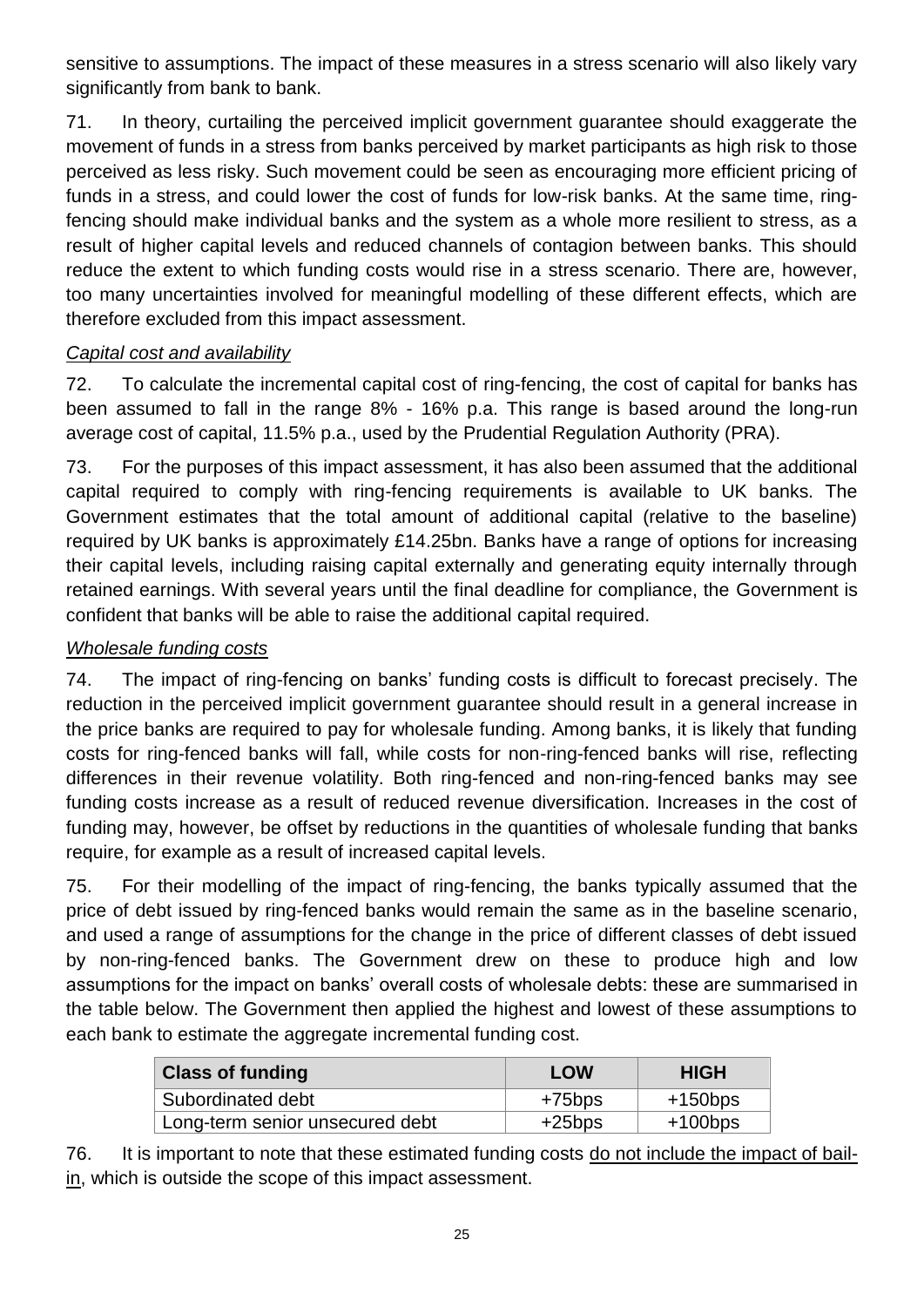# **Estimated social cost to UK economy**

77. The Government expects that, all else equal and relative to the 'do nothing' baseline, ring-fencing will result in a gross **reduction in the long-run level of GDP in the range 0.04%- 0.18%**. This is equivalent to an average annual cost to GDP of £0.4bn-£2.2bn.

78. The GDP impact of ring-fencing was modelled by the PRA on the basis of banks' estimates of the private costs of ring-fencing, using the NiGEM model. NiGEM is an empiricallybased econometric model that can estimate the impact on economic output of changes to banks' minimum capital ratios, funding and operational costs. The model uses long-run historical data that capture the various channels (e.g. changes in the consumption behaviour of economic agents such as bank customers or shareholders) through which changes to bank private costs feed through to the wider economy.

79. Note that the cost to GDP (social cost) is expected to be lower than the (private) cost to banks: this reflects the fact that much of the private cost to banks arises from the withdrawal of the implicit subsidy represented by the perceived implicit government guarantee. The removal of this subsidy transfers costs *within* the economy (from government to banks): it is not a cost to GDP overall.<sup>3</sup>

# *Assumptions, risks and sensitivities: social cost to UK economy*

### *NiGEM modelling of long-run GDP cost*

 $\overline{a}$ 

80. The NiGEM model calculates the cost to GDP on the basis that banks pass on to consumers near to 100% of the additional private costs. This suggests that little, if any, private cost will directly transmit to banks' profits.<sup>4</sup> The Government recognises that using historical evidence may not truly reflect future trends, and so the pass through in the future may not be the same. Also, how banks pass on any increase in their private costs is a commercial decision and so cannot be forecast with certainty.

81. The key inputs to the NiGEM model are the changes in banks' capital ratios and incremental funding, operational and transitional costs. NiGEM models the impact of changes to these variables on a forecast GDP path: for these purposes, the following assumptions were made about the timescales over which the different private costs to banks were incurred:

- **capital ratios** increase steadily year on year until reaching the point at which banks hold sufficient capital to meet the policy requirements by the deadline for compliance in 2019. From this point, the capital costs are constant each year.
- **funding costs** increase steadily year on year over the transition period until 2019,  $\bullet$ after which they are constant year on year.
- **operational costs** ongoing costs are zero in the first two years, but are then constant each year thereafter.
- **transitional costs** are incurred in the first two years of the transition period of the policy only.

 $^3$  Indeed, subsidy removal is expected to increase overall economic efficiency and thus GDP in the long run: see paragraphs 55-63 below for a discussion of the expected benefits of ring-fencing.

<sup>&</sup>lt;sup>4</sup> Though there could be a second-round impact on banks' profits to the extent that higher prices reduce demand for banking services.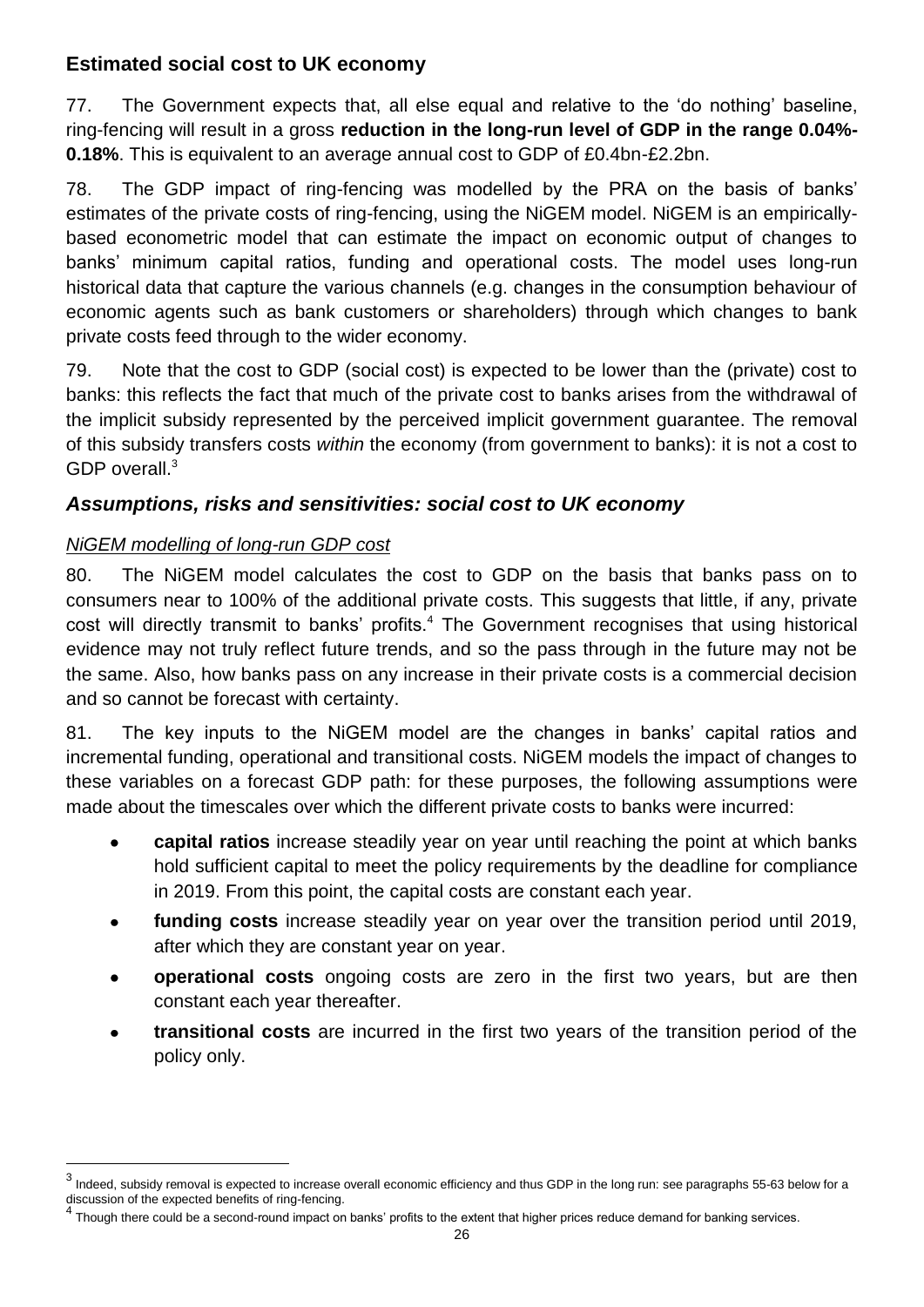### *Calculating the present value of the GDP cost*

82. Ring-fencing is intended as a permanent reform to the UK banking sector. For the purposes of calculating the present value of GDP costs for this impact assessment, the annual costs (and benefits) to GDP have been assumed to persist for 30 years, discounted according to HM Treasury Green Book guidance. The Government recognises that the present value costs and benefits of the policy will extend (albeit at diminishing levels) beyond the 30-year policy period chosen.

# *Short-run GDP impact*

83. In the long run, by making UK banks more resilient and resolvable and thus curtailing the perceived implicit government guarantee, ring-fencing is expected to support a more efficient supply of credit to the economy. There is a risk that in the short-term however, banks could respond to the new regulations, in particular higher capital requirements, by shrinking their balance sheets and cutting back lending to the real economy to meet the capital requirements. External estimates suggest that there can be a cost to GDP when banks are required to increase capital requirements in a short period of time.<sup>5</sup>

84. In line with the ICB's recommendations, the Government has established 2019 as the final deadline for compliance with ring-fencing. This gives UK banks several years in which to raise the additional capital required (as well as to implement the necessary restructuring). As noted in paragraph 37 above, UK banks will have a range of options for raising additional capital. The Government therefore believes that the extended timetable for compliance proposed by the ICB will mitigate the risks of banks deleveraging significantly in the short term in response to the new regulations.

# **Estimated cost to public finances**

l

85. Ring-fencing is estimated to produce a gross **reduction in tax receipts of £150m- £750m per year** and a **reduction in the value of the Government's shareholdings in partially publicly-owned banks of £0.9bn-£3.5bn**, relative to the 'do nothing' baseline.

86. The main driver of the estimated **reduction in tax receipts** is the impact on GDP. In the long run, the principal determinant of the level of annual tax receipts is GDP: all else equal, lower GDP would therefore result in lower tax receipts for the Exchequer. Having estimated the impact on GDP of the measures in the Bill as described above, the Government estimated the impact on tax receipts by applying the long-run average tax:GDP ratio (35.2 per cent). This gives a reduction in tax receipts of £150m-£750m per year.

87. The estimated **reduction in the value of Government shareholdings** is the result of increased private costs for partially publicly-owned banks such as the Royal Bank of Scotland (RBS) and Lloyds Banking Group (LBG). To the extent that proceeding with ring-fencing reduces the eventual proceeds from selling the Government's shareholdings, there will be an additional cost to the public finances, which will crystallise when the shareholdings are sold. However, with markets already anticipating the implementation of ring-fencing, it is likely that the impact is already largely or entirely factored into the two banks' current market share prices.

88. On the basis of the impact modelling supplied by the two banks, UK Financial Investments Ltd (UKFI) applied standard bank valuation methods to estimate the potential loss to the value of the Government's shareholding in RBS and LBG from proceeding with ring-

<sup>5</sup> For example, *Assessing the macroeconomic impact of the transition to stronger capital and liquidity requirements*, Basel Committee on Banking Supervision, December 2010.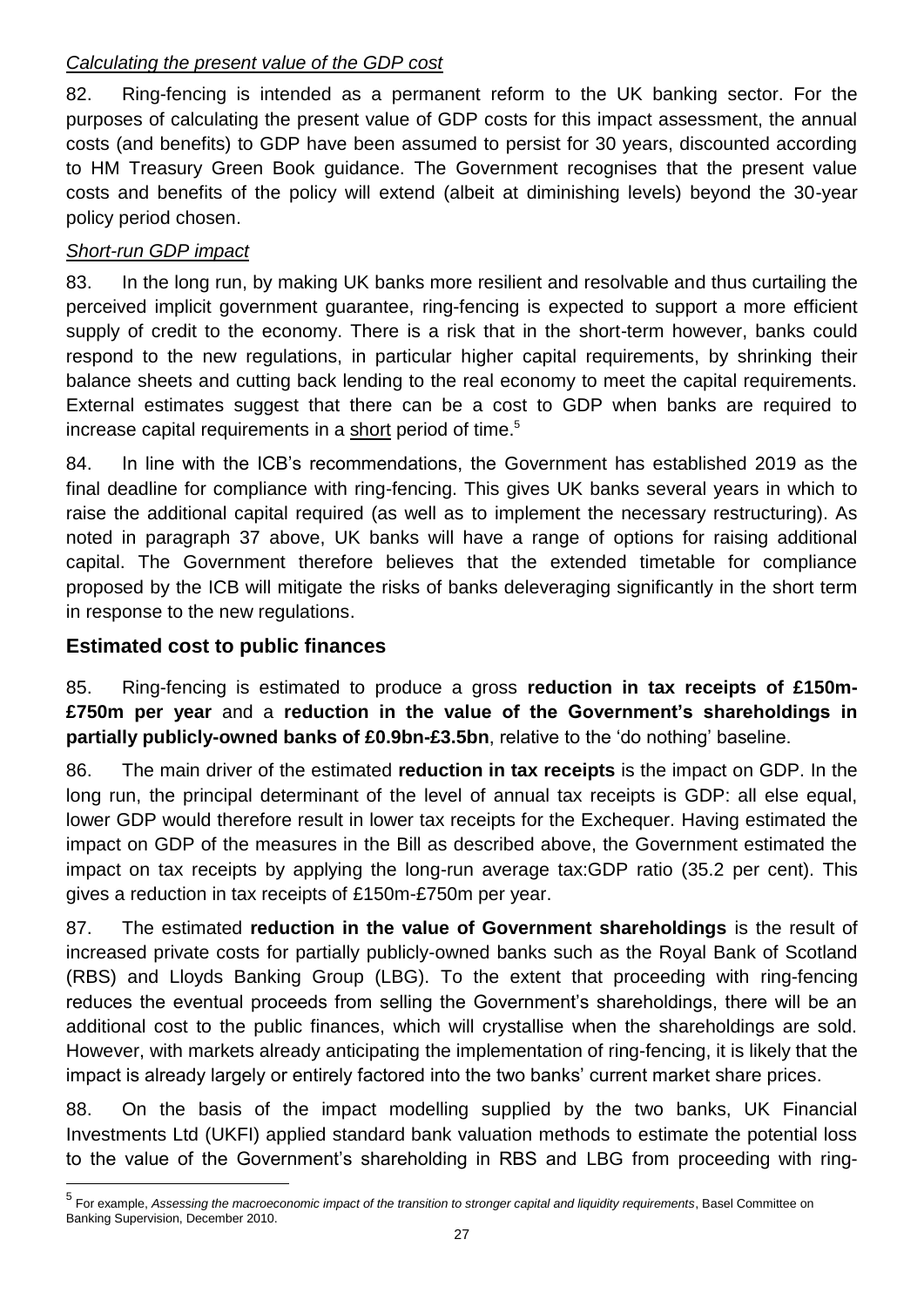fencing. These estimates are not of the value impact relative to today's prices: rather, they compare the projected value of the Government shareholdings with a counterfactual future scenario in which the ring-fence is not implemented. Key inputs to this modelling are the impact on the banks' return on equity (based on the banks' own modelling and estimates of changes to their funding and operating costs) and the assumed cost of equity.

89. As with the other cost estimates for this impact assessment, no account was taken of behavioural responses by bank customers or management. Unlike other cost estimates, however, UKFI's value estimates do not assume any pass-through of banks' higher private costs to customers. As the impact on banks' profits, and hence share prices, may be mitigated to the extent that they can pass higher costs on to their customers, this may lead to some double-counting of costs. Given these caveats, the UKFI estimates should be viewed as broadly indicative of the maximum extent of shareholder costs, rather than precise forecasts.

90. Applying these assumptions and methods gives an estimated reduction in the value of Government shareholdings in the range £0.9bn-£3.5bn. This is somewhat lower than in previous impact assessments on the Government's banking reform measures. To some extent this is the result of recent reductions in the Government's stake in LBG. It may also reflect changes in the banks' strategies, for example the revised RBS strategy with its increased focus on core UK retail and commercial business that was announced in February 2014. To the extent that such changes have been driven primarily by anticipation of the Government's banking reform measures, some of the value impact may have been already crystallised in the banks' baseline projections. Where changes in business strategy have been driven by other factors, however, the response to these other factors will have mitigated the impact of banking reform, including ring-fencing.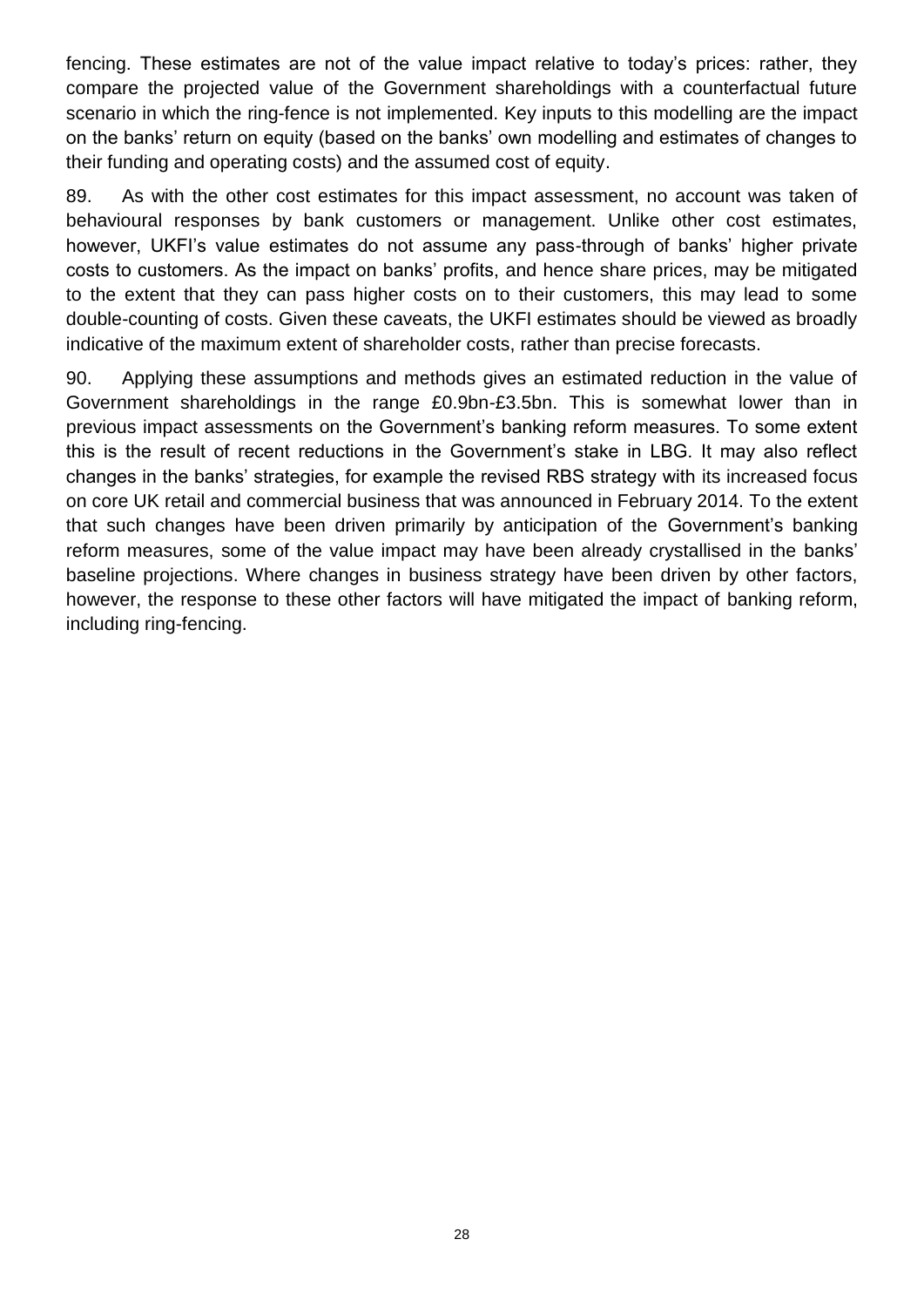# **Benefits of Option 2: Proceed with ring-fencing**

91. Ring-fencing aims to promote greater financial stability in the UK, by curtailing the perceived implicit government guarantee to banks. Curtailing the perceived implicit guarantee will reduce banks' incentives to take on excessive risks, tackling the moral hazard that the perception of a guarantee creates. Curtailing the perceived implicit guarantee should bring a benefit to the Government's borrowing costs, as sovereign debt investors perceive a reduction in the Government's contingent liability to the banking sector (that is, a reduced likelihood of the Government needing to use public funds to support failing banks in a future financial crisis).

92. Ring-fencing will also make banks more resilient to shocks (reducing the likelihood of bank failure) and more easily resolvable in the event of failure (reducing the impact on the economy and the public finances of bank failure). This should therefore make banking crises less frequent and less costly to the economy in the future, resulting in a higher level of GDP in the long run (and as a consequence, all else equal, higher tax receipts). Independent of the level of GDP, there is likely to be a welfare benefit from a more stable path for GDP, as individuals and firms value stability of income as well as income levels. Greater stability of GDP could also increase confidence in the economy and provide a better environment for investment.

# *Challenges in quantifying economic benefits of greater financial stability*

93. As the experience of the 2007-09 financial crisis showed, the costs of financial instability can be very substantial. According to the Office for National Statistics (ONS), the crisis led to a peak-to-trough fall in GDP of 7.2%, while the Office for Budget Responsibility (OBR) estimated that potential output in the last quarter of 2013 was around 12% below its pre-crisis trend.<sup>6</sup> During the crisis, as GDP, and with it tax receipts, fell sharply, public spending (based on the plans set out in the 2007 Comprehensive Spending Review) increased rapidly as a share of GDP, which caused a sharp deterioration in the public finances. In addition, the public finances faced the very substantial costs of direct support to the UK financial system, which at peak amounted to over £120bn in cash support and a further £1tn in guarantees and contingent liabilities.<sup>7</sup> Academic estimates of the costs of financial stability are similarly large: on the basis of a survey of academic research compiled by the Basel Committee on Banking Supervision (BCBS), the ICB estimated that the annual cost to the UK of financial crises was approximately 3% of GDP, or around £40bn in 2010 terms.<sup>8</sup>

94. The economic benefits of preventing or ameliorating future financial crises will therefore be similarly large. Quantifying those benefits is very challenging, however, as it cannot be known how often financial crises will occur in the future (either following the implementation of financial sector reforms, or in the baseline counterfactual): nor can future crises' form and severity be forecast with certainty.

 $\overline{a}$ 

<sup>6</sup> *Quarterly National Accounts, Q1 2013*, Office for National Statistics, June 2013. *Economic and Fiscal Outlook*, Office for Budget Responsibility, March 2014.

<sup>7</sup> *The Comptroller and Auditor General's Report on Accounts to the House of Commons: The Financial Stability Interventions*, National Audit Office, July 2011.

<sup>&</sup>lt;sup>8</sup> Final Report: Recommendations, Independent Commission on Banking, September 2011, paragraphs 5.8 and 5.67. The survey of academic estimates was published in *An Assessment of the Long-term Economic Impact of Stronger Capital and Liquidity Requirements*, Basel Committee on Banking Supervision, 2010. From the literature surveyed by the BCBS, the ICB drew average values for the probability of crises in a given year (4.5%) and the net present value output cost of a crisis occurring (63%). Multiplying these gives an annual cost of 2.84% of GDP.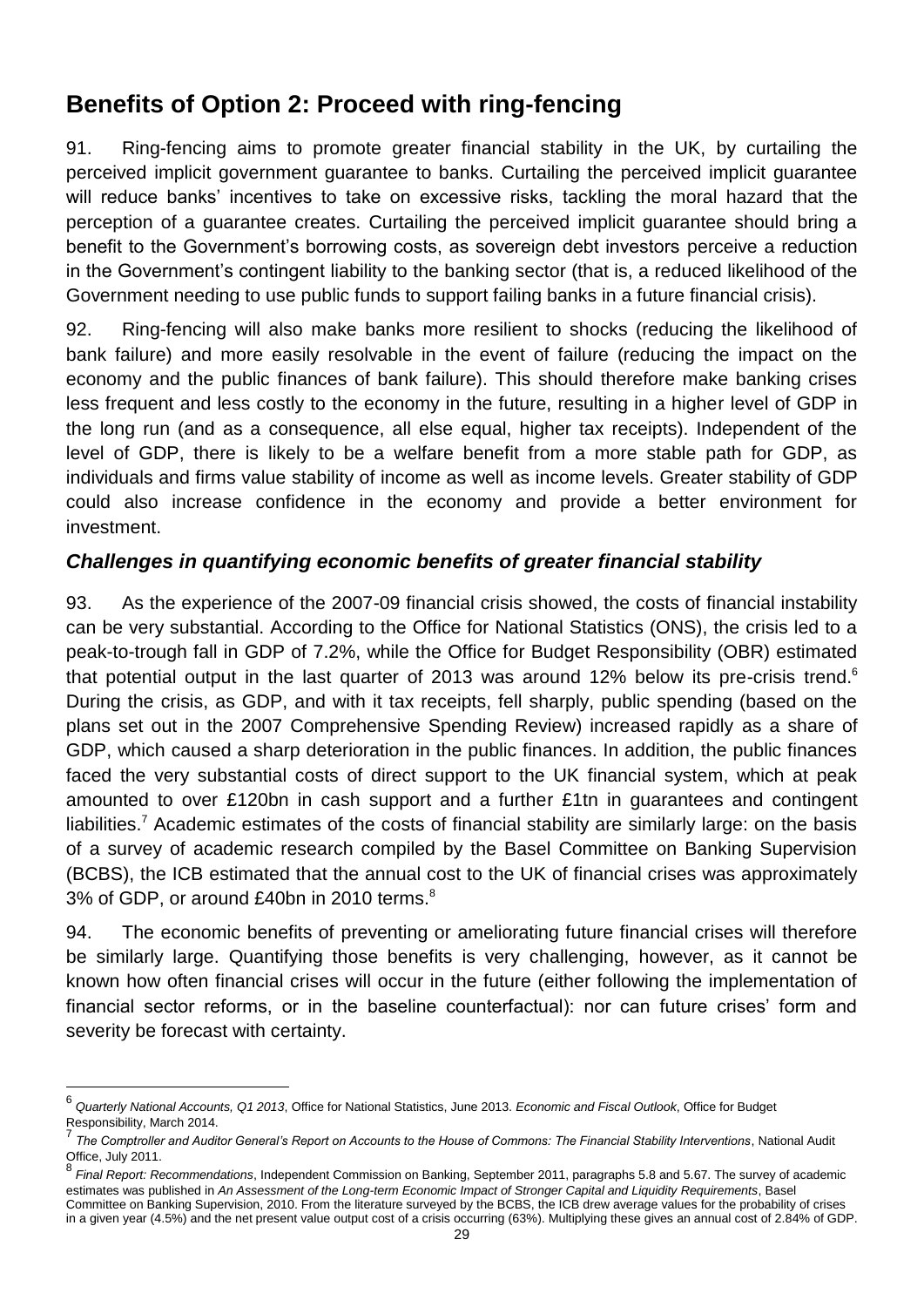# *Illustrative calculations of benefits of increased financial stability*

95. It is, however, possible to give a sense of the scale of the benefits of greater financial stability by means of illustrative calculations. A starting point could be the ICB's average figures for the likelihood of financial crises (4.5% probability of a crisis occurring in a given year) and severity of a financial crisis (63% reduction in GDP), giving an annual cost of financial crises of 2.8% of GDP (around £40bn p.a. in 2010 terms, £45.8bn in 2013 terms).

96. If ring-fencing, along with higher capital requirements and improved prudential regulation and supervision reduced the likelihood of crises by 40% (to 2.7%), then all else equal, this would reduce the average annual cost of financial crises to 1.7% of GDP (£27.4bn in 2013 terms). If in addition to this reduction in the likelihood of crises, ring-fencing and the introduction of resolution powers reduced the severity of future financial crises by 40% (to 38%), this would reduce the average annual cost of financial crises to 1.02% of GDP (£16.5bn in 2013 terms). In this scenario, financial sector reforms would have generated a benefit to the UK economy of 1.81% of GDP (equivalent to £29.3bn in 2013 terms) per annum.

97. The changes to the probability and severity of future financial crises illustrated here would be the result of the full set of financial sector reforms introduced since the last financial crisis, so the benefits could not all be attributed to ring-fencing. As ring-fencing is complementary to wider reforms, isolating its specific impact as distinct from those of other reforms is very challenging. If it is assumed that ring-fencing accounts for 25% of the total effect of financial sector reform, then ring-fencing would yield an economic benefit of 0.54% of GDP (equivalent to £8.8bn in 2013 terms) per annum. This is significantly greater than the high-end estimate of the GDP cost of ring-fencing (see paragraph 41 above). In reality, ring-fencing may account for a greater share of the total benefits of financial sector reform.

### *Sensitivity analysis*

98. Illustrative calculations of this sort are naturally sensitive to the inputs and assumptions used. The key inputs are the estimated likelihood and severity of financial crises: as the ICB noted, the range of academic estimates for these figures is very wide (with the estimated likelihood of a crisis in a given year ranging from 3.6% to 5.2%, and the estimated severity of a crisis ranging from 16% to 302% of GDP). These give a range for the annual cost of crises from 0.58% to 15.7% of GDP (£9bn to £253bn in 2013 terms).

99. If the lowest academic estimates for these two variables are used in the illustrative calculation presented above, then reducing the likelihood and severity of future crises by 40% each would yield a benefit to the economy of 0.37% of GDP (equivalent to £5.9 in 2013 terms). In this scenario, in order to yield benefits greater than the estimated GDP cost, ring-fencing would need to account for just under 50% of the benefits of financial sector reform. Alternatively, if the highest academic estimates for likelihood and severity are used, then a reduction of 40% in each would yield an economic benefit of 10% of GDP (£162bn in 2013 terms) per year. In this scenario, ring-fencing would only need to account for 1.8% of the total impact of financial sector for the economic benefits of ring-fencing to exceed the economic costs.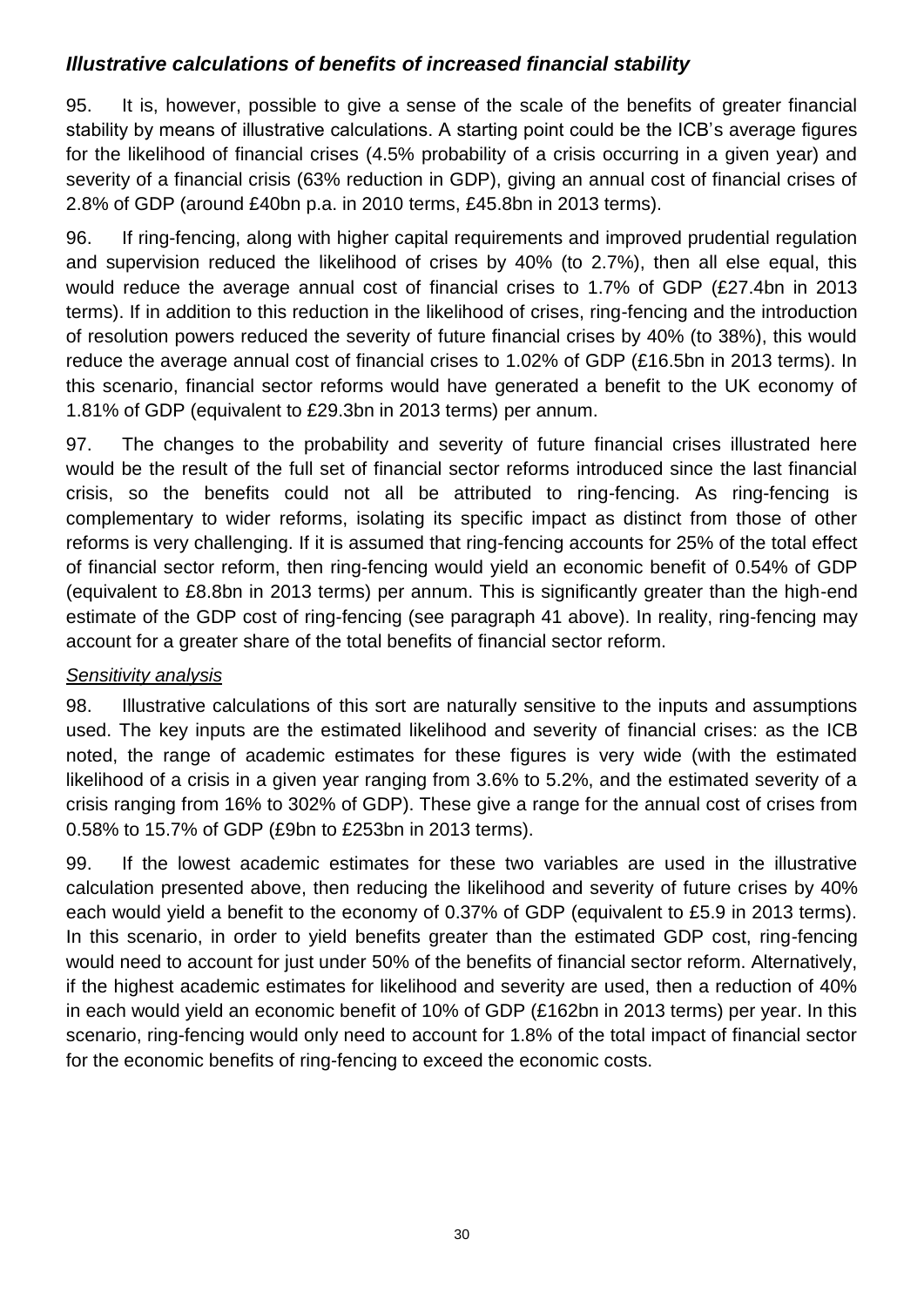# **Conclusion on costs and benefits**

100. Ring-fencing will increase the resilience and resolvability of UK banks, and will thus reduce both the likelihood and the severity of future financial crises. Although the costs of future financial crises cannot be forecast with certainty, given that financial crises are known to be very costly, and that only relatively modest improvements in UK financial stability are needed in order to yield very substantial economic benefits, **the Government concludes that the benefits of ring-fence outweigh the costs**. The Government is therefore proceeding with ring-fencing, by making ring-fencing secondary legislation.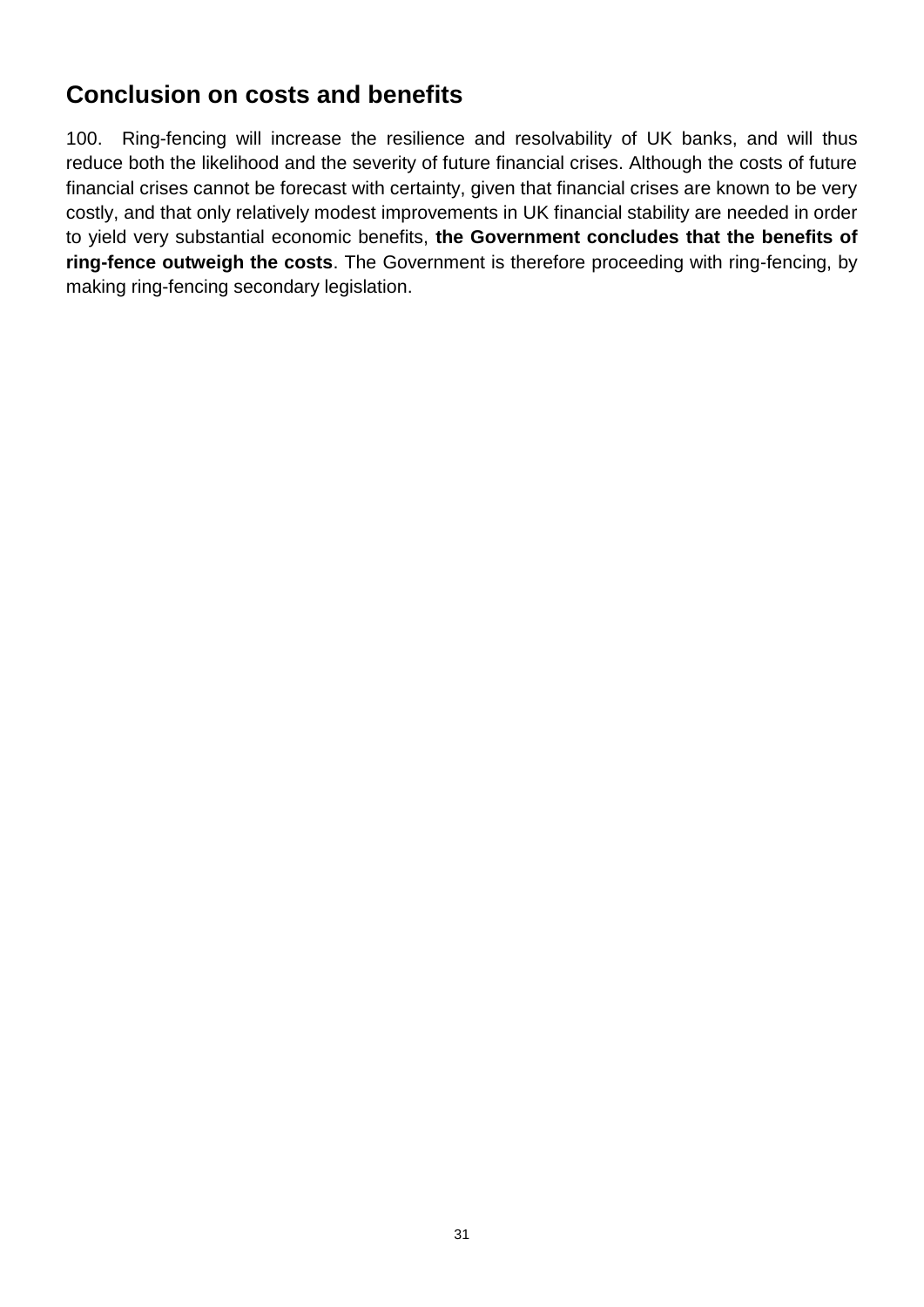# Rationale for the level of analysis in this impact assessment

# **Proportionality**

101. Ring-fencing is the product of extensive policy development and consultation by both the ICB and the Government over a period of around 4 years. During this period, a wide range of alternative approaches have been considered, including alternative models for structural reform of banks (e.g. full separation of retail and investment banking, full reserve banking and narrow banking considered by the ICB) and different options for the calibration of the ring-fence (e.g. alternative calibrations considered for the Government's Banking Reform White Paper).

102. With these alternatives having been discarded at earlier stages, analysis for this impact assessment has focussed exclusively on the impact of the measures included in the ringfencing secondary legislation, which have been compared to a 'Do Nothing' alternative.

# Wider impacts

103. There are a number of wider impacts that have been considered. These are detailed below.

# **Impact on competition in the UK banking sector**

104. Reducing the perceived implicit government guarantee for large UK banks that are seen as 'too big to fail' should support competition in the UK banking sector, as the perceived implicit guarantee gives a competitive advantage to large banks over smaller competitors, who are not seen as benefiting from an implicit guarantee. Reducing the perceived implicit guarantee will thus reduce the competitive disadvantage for smaller banks and should support greater competition in the market.

### **Distribution of the impact in the market**

105. The aggregate private costs to the banking industry are £1.8bn- £3.9bn. The cost to each bank in the industry as a result of the policy option will be different, as they have different business models. There is, however, some flexibility in how banks can adjust their businesses to the requirements of ring-fencing, which gives them scope to find an optimal business model. It is not possible to disaggregate the impact for each of the UK banks affected, as this is commercially sensitive data.

### **Impact on the labour market**

106. Imposing additional costs on UK banks could have consequences for the labour market, to the extent that banks choose to pass higher costs on to their employees by reducing overall remuneration levels. However, it is not clear whether, or to what extent, banks will in fact pass costs on to employees: this would be a commercial decision for each bank, which it is not possible for the Government to forecast with any certainty.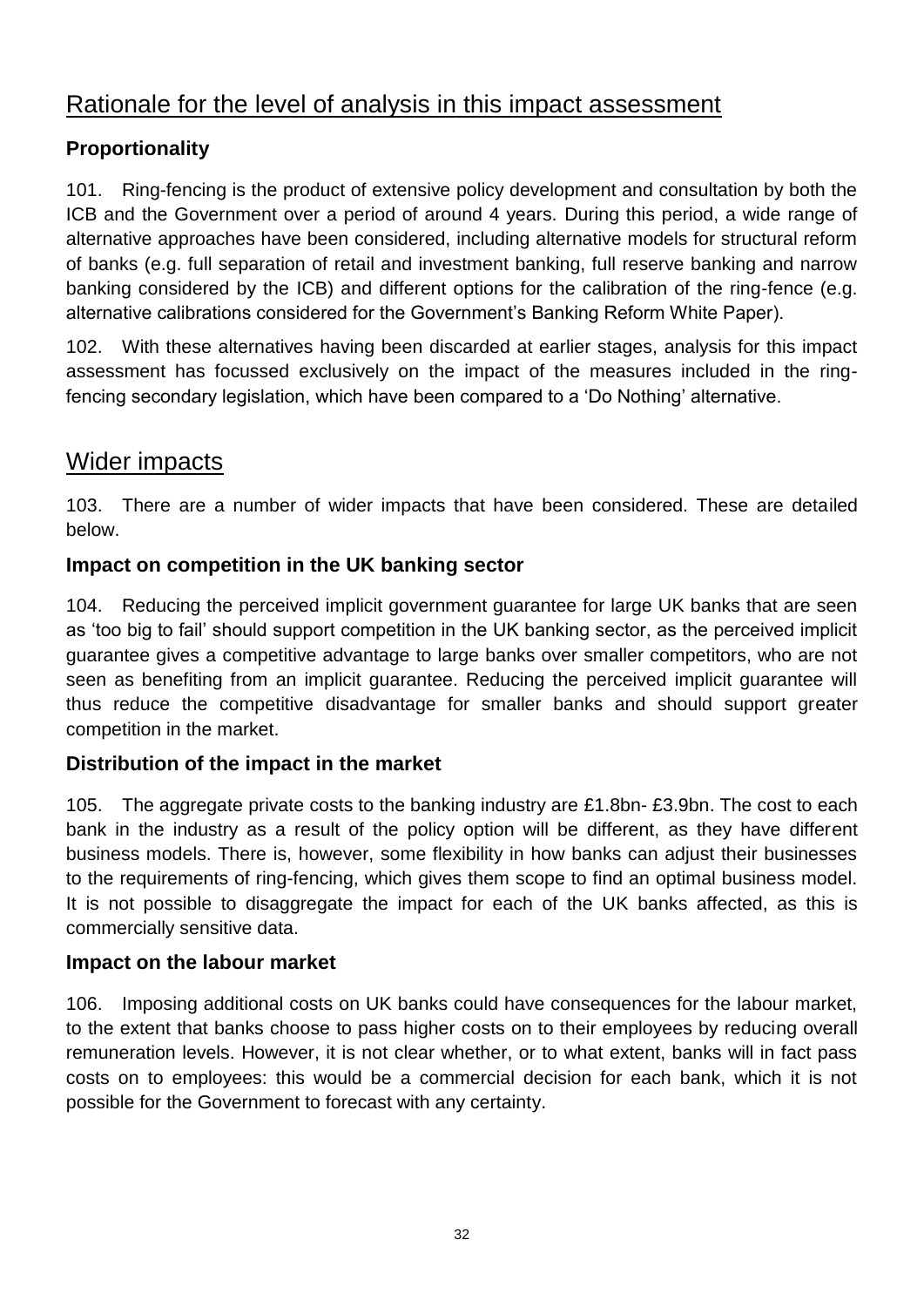### **Business borrowing distortions**

107. An increase in banks' private costs may lead to an increase in lending rates. Larger businesses that are not reliant upon funding through these banks, and can access funds from alternative sources, would be less affected by the increase in bank lending costs than smaller businesses that may be more dependent on funding from banks. Whether and how banks choose to pass on additional costs to their customers is a commercial decision for each bank, which it is not possible for the Government to forecast with any certainty.

# **Impact on competitiveness of UK banking sector**

108. The Government believes that ring-fencing will enhance competitiveness in the UK financial sector in the long run, through greater financial and macroeconomic stability. It is imperative that such regulatory reform is introduced to make the UK banking sector more stable and intervention at the taxpayers' expense less likely in future.

# **Expected finance and resource impact on other Departments**

109. Enforcing and policing the ring fence will incur costs to the PRA. The FSA estimated that the upfront cost to the regulator of implementing the ICB's recommendations (including ringfencing) was no more than £20m, with subsequent ongoing costs of around £2m per annum. The costs of enforcing just ring-fencing will likely be somewhat lower.

# **Equality impact**

110. The Government has considered its obligations under the Equalities Act 2010. The Government does not believe these measures will impact upon discrimination, equality of opportunity or good relations towards people who share relevant protected characteristics under that Act.

111. The Government considers that the proposals are compatible with the Convention rights protected under the Human Rights Act 1998.

# Summary and implementation plan

### **Chosen policy option**

112. The Government therefore proposes to implement ring-fencing (Option 2). The Government believes that implementing these measures will deliver net benefits relative to the baseline (Option 1).

### **Implementation plan and post-implementation review**

113. The Government is now making ring-fencing secondary legislation, setting the precise details of the calibration of the ring-fence. The deadline for banks to comply with ring-fencing is 2019. Under the Financial Services (Banking Reform) Act 2013, there will be an independent review of the operation of ring-fencing legislation within two years of the ring-fence coming into force, (i.e. by 2021).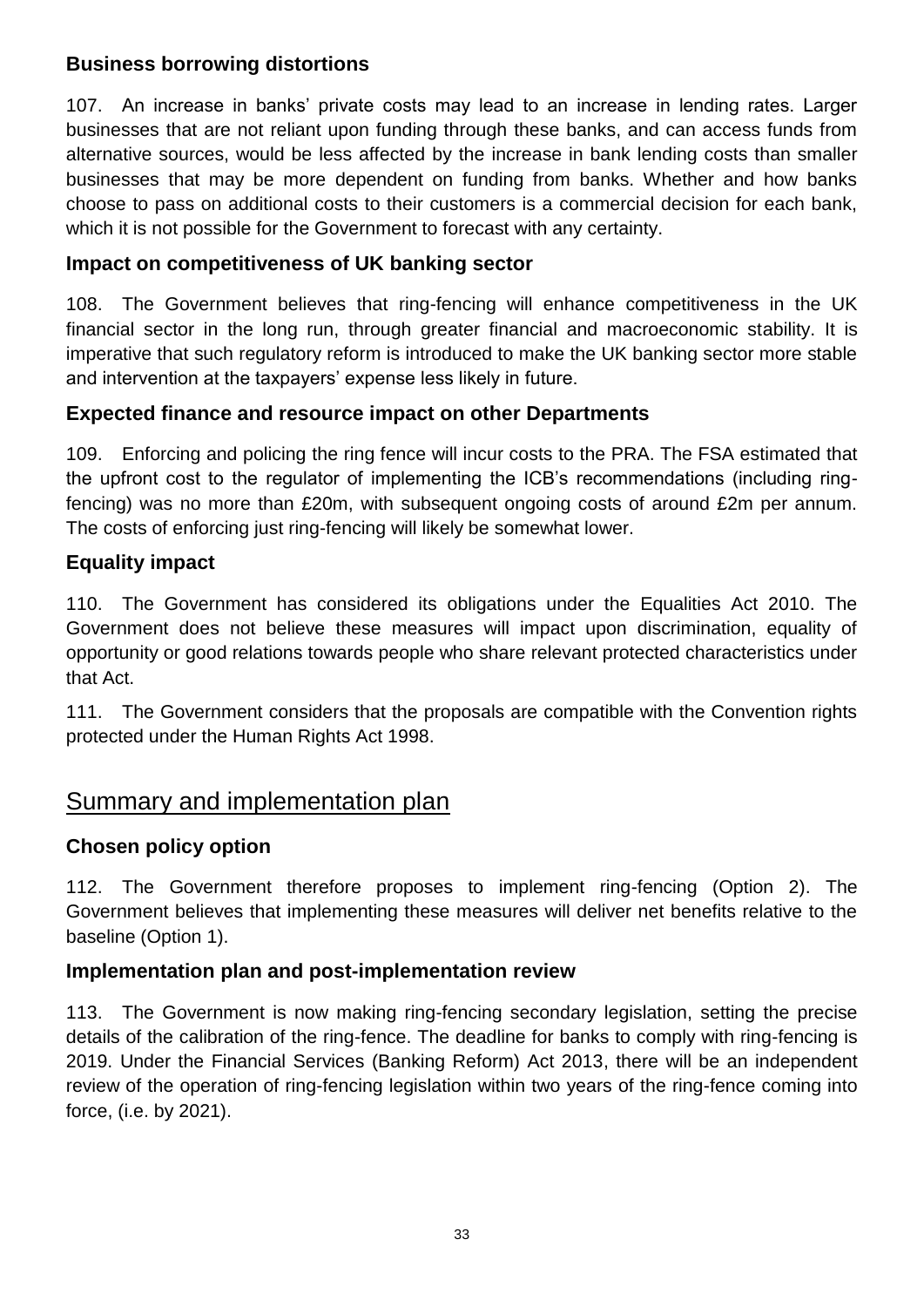# **Annex A: Regulatory assumptions for bank modelling**

114. Listed below are the assumptions the Government asked banks to use in modelling their balance sheets in both the 'do nothing' baseline scenario, and in the ring-fencing scenario. 'RFB' means ring-fenced bank.

# **'Do nothing' baseline scenario**

| <b>Parameter</b>          | <b>Assumption</b>                                                                                               |
|---------------------------|-----------------------------------------------------------------------------------------------------------------|
| Capital requirements      | Basel III minimum requirements:                                                                                 |
|                           | Min Common Equity Tier 1 (CET1) ratio: 7% RWAs (=4.5% 'hard'<br>minimum plus 2.5% Capital Conservation Buffer); |
|                           | • Min Tier1 ratio: 8.5% RWAs;                                                                                   |
|                           | • Min Total Capital ratio: 10.5% RWAs.                                                                          |
|                           | G-SIB surcharge:                                                                                                |
|                           | • Min CET1 ratio increased by 2.5% RWAs.                                                                        |
|                           | 'Management buffer':                                                                                            |
|                           | • Min CET1 ratio increased by 1% RWAs.                                                                          |
|                           | Leverage ratio                                                                                                  |
|                           | • Min Tier 1 Capital to Total Exposures: 3%.                                                                    |
|                           | Basel III capital definitions fully in force.                                                                   |
| Liquidity requirements    | Existing PRA liquidity regulations.                                                                             |
| 'PLAC' requirements       | None.                                                                                                           |
| Ring-fencing requirements | None.                                                                                                           |